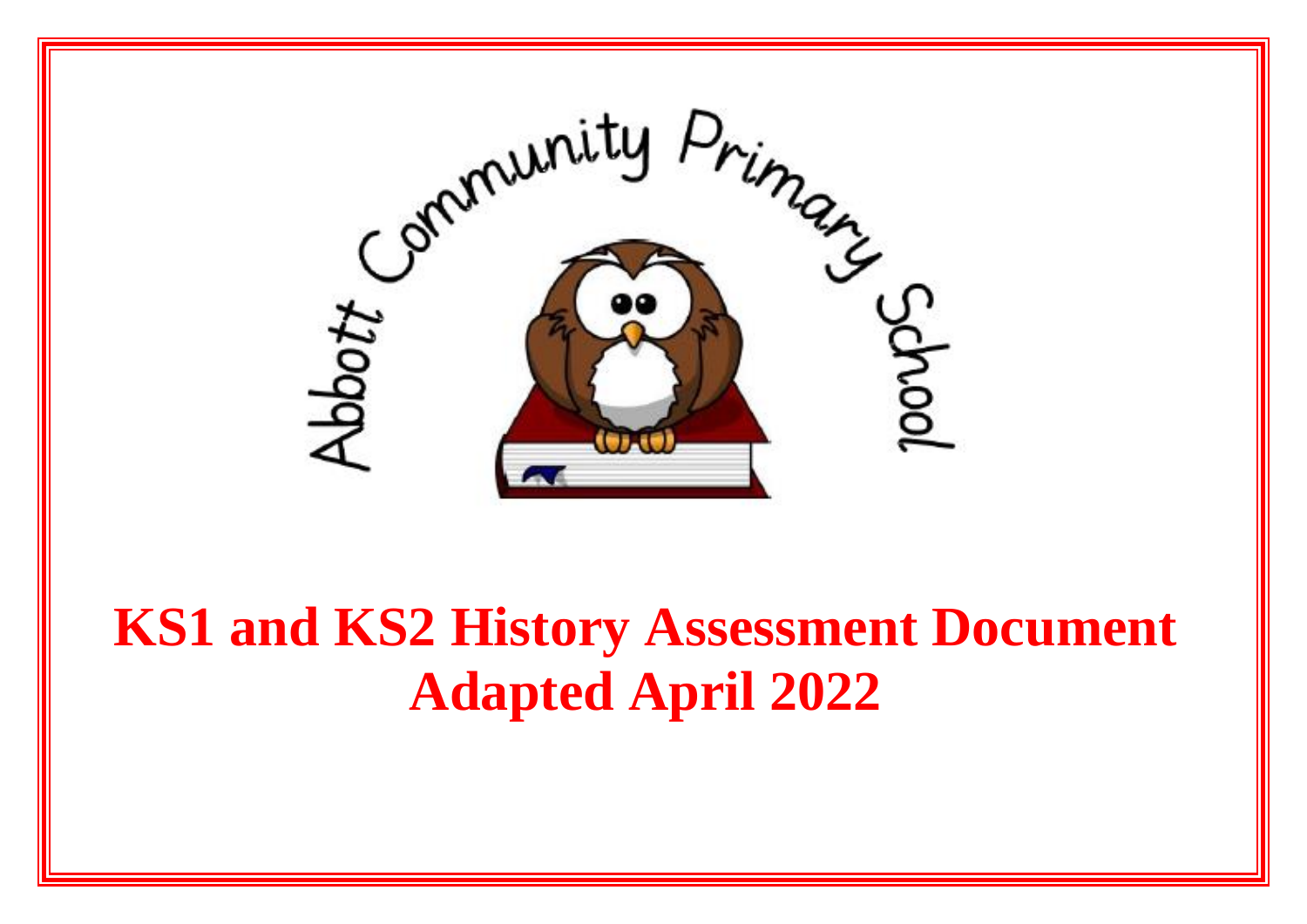#### **Using this document:**

- Please use this guidance to assess each individual child's achievement within all areas of history.
- This should also be used as a tool, to inform your planning.
- The aim is for **all** children to **master** the objectives within the appropriate year group, whilst at the same time, having the opportunity for **deeper learning** within these key areas.
- These planned opportunities will enable you to effectively assess the children's achievements, at different points of the academic year.

#### **We aim for all children to acquire the ability to implement the following fundamental characteristics of historians:**

- An excellent knowledge and understanding of people, events and contexts from a range of historical periods and of historical concepts and processes.
- The ability to think critically about history and communicate ideas very confidently in styles appropriate to a range of audiences.
- The ability to consistently support, evaluate and challenge their own and others' views using detailed, appropriate and accurate historical events derived from a range of sources.
- The ability to think, reflect, debate, discuss and evaluate from the past, formulating and refining questions and lines of enquiry.
- A passion for history and an enthusiastic engagement in learning, which develops their sense of curiosity about the past and their understanding of how and why people interpret the past in different ways.
- A respect for historical evidence and the ability to make robust and critical use of it to support their explanations and judgements.
- A desire to embrace challenging activities, including opportunities to undertake high-quality research across a range of history topics.

### *The learning objectives are stated per year group, using the progressive assessment vocabulary from the overall progression map overleaf. Please use your knowledge of the children to decide upon a 'best fit' judgement as to whether the pupil has achieved and embedded the expected learning goals, exceeded expectations or is still working towards the goals.*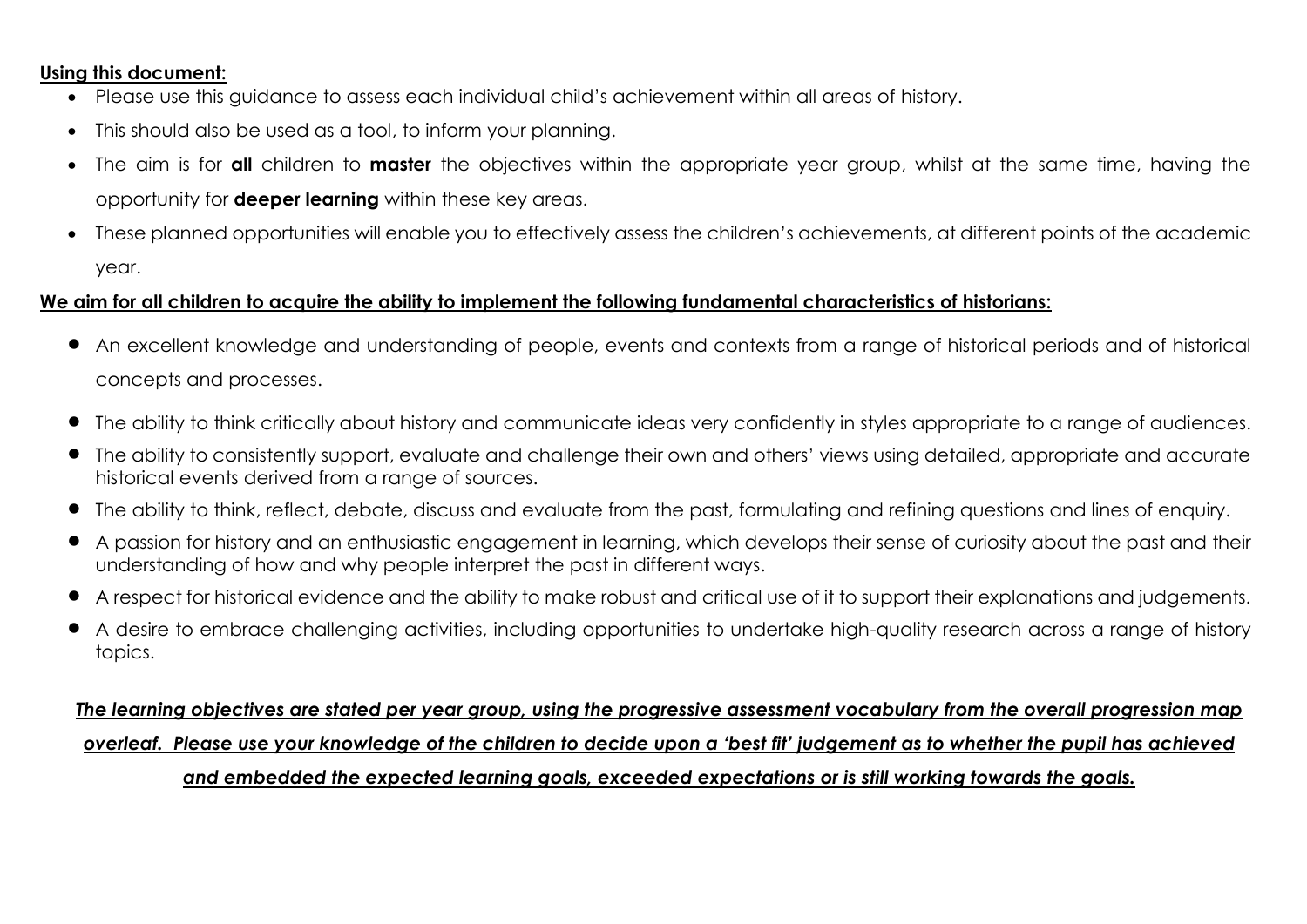### **Progression in History**

subject vocabulary, historical terms and language Increasingly confident and appropriate use of

Basic

Specialised



Application of historical skills and processes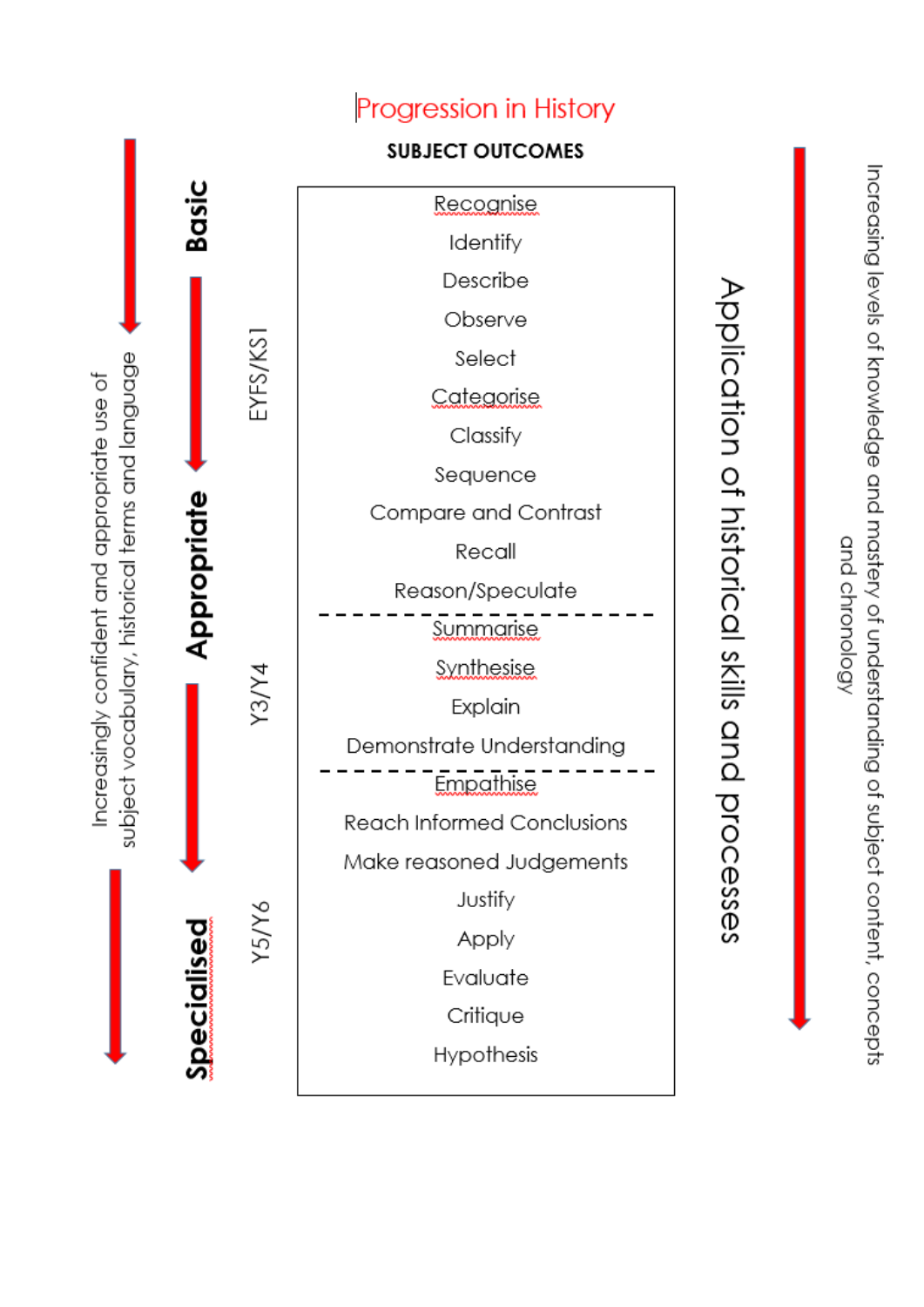### **Working Historically**

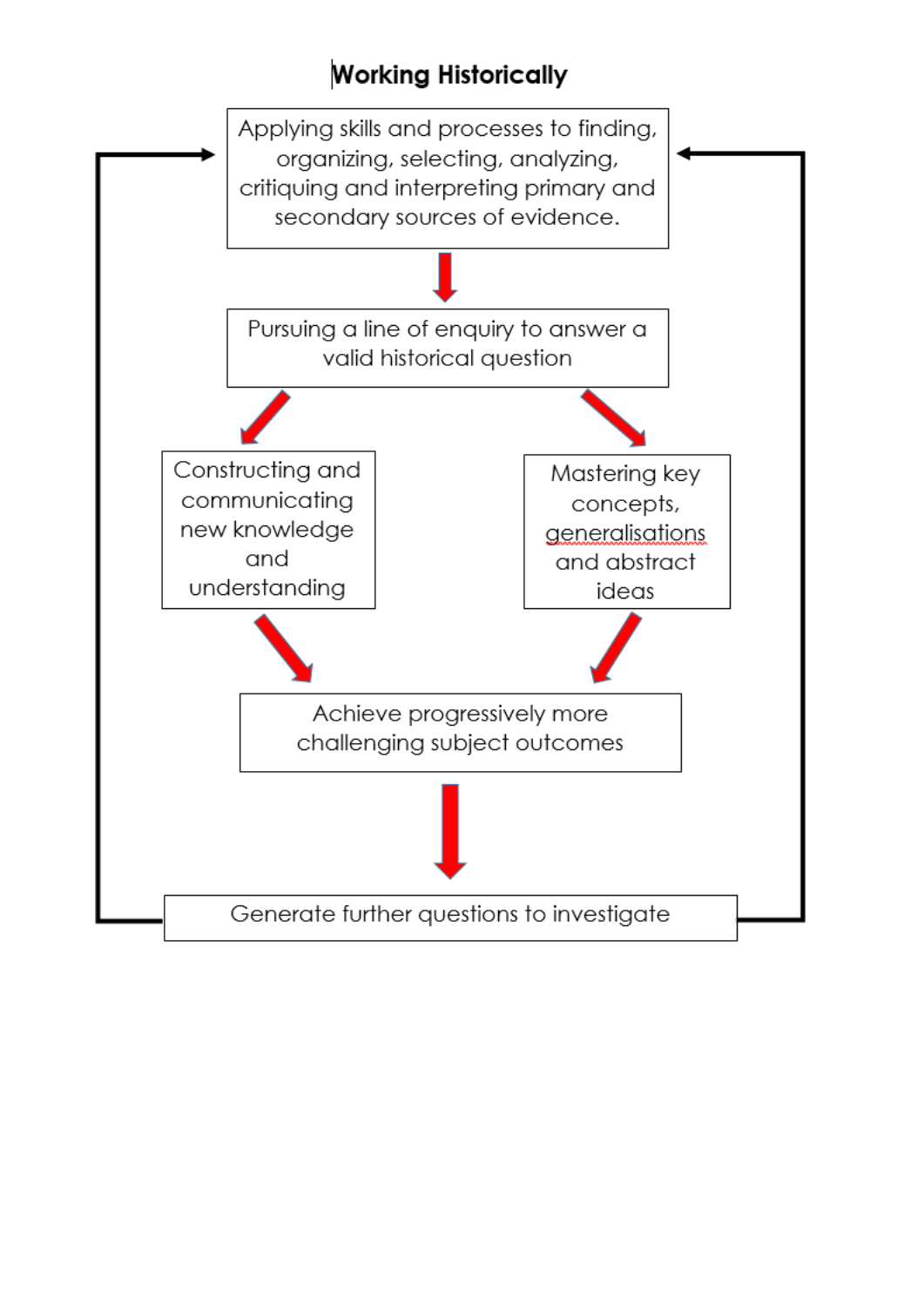### **Mastery Model of learning in History**

### Procedural Knowledge

- Knowledge constructed in the ٠ performance of often decontextualised tasks and activities
- Frequently discrete and ٠ isolated facts and methods
- Recall dependent on replicating initial tasks and activities

#### **Concept Building**

- Organise discrete facts to build the big historical ideas, which define and underpin History
- General abstract ideas create the framework, which historians use to understand the world and think historically

#### **Procedural Fluency**

- Apply conceptual knowledge and understanding to different contexts
- Recognise where one particular strategy or procedure is more appropriate than another
- Construct new knowledge and understanding

| Particular | General                                                                                            | Application |
|------------|----------------------------------------------------------------------------------------------------|-------------|
|            | Progression in subject outcomes                                                                    |             |
|            | Increasingly confident and appropriate use of subject<br>vocabulary, historical terms and language |             |
|            | Application of historical skills and processes                                                     |             |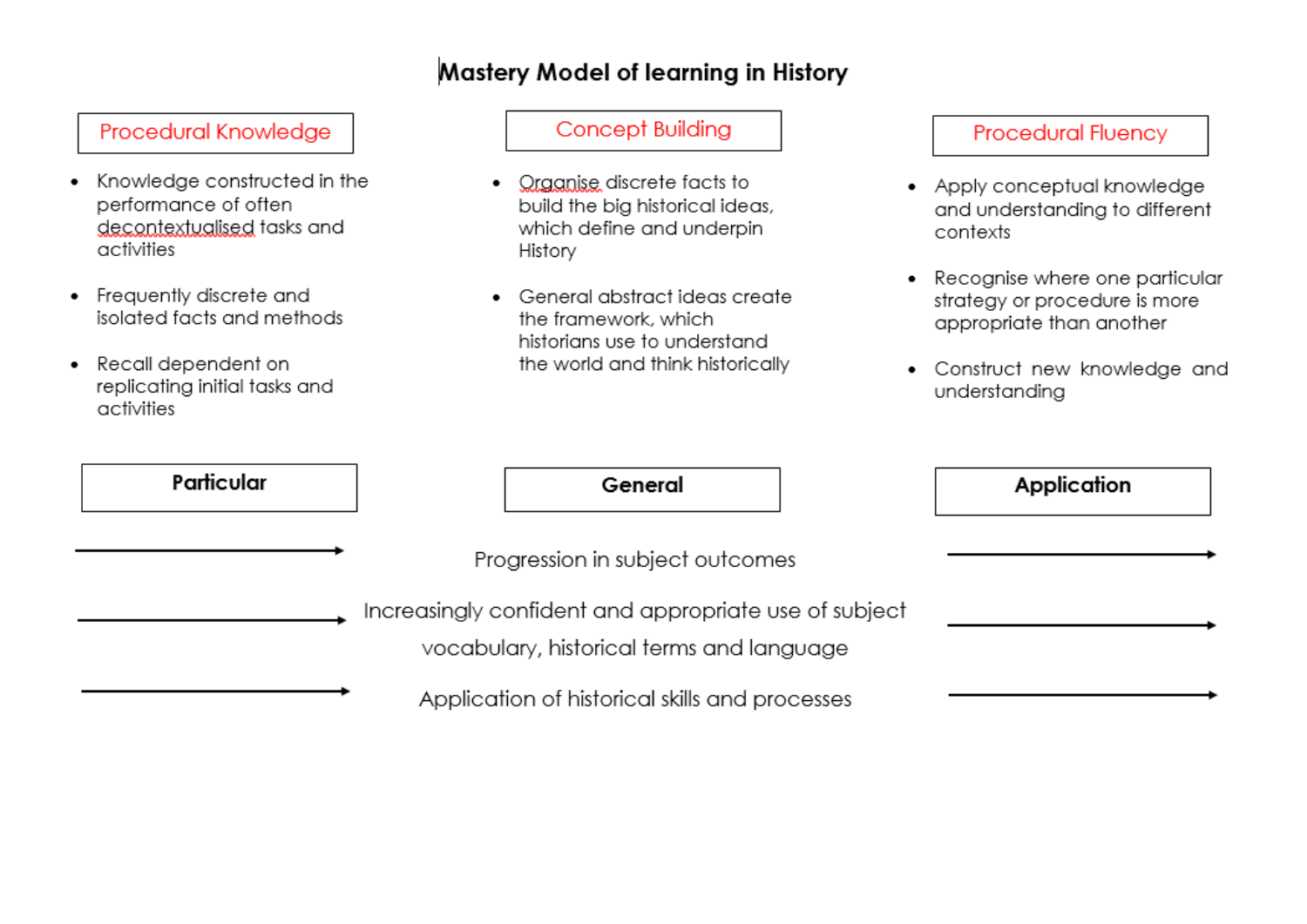# **Breadth of Study:**

| <b>Key Stage 1</b>                                                                                                                                                                                                                                                                                                                                                                                                                                                                                                                                                                                                                                                                                                                                                                                                                                                                                                                                                                                                                                 |                                                                                                                                                                                                                                                                                                                                                                                                                                                                                                                                                                                                                                                                                                                                                                                                                                                                                                                                        |  |  |
|----------------------------------------------------------------------------------------------------------------------------------------------------------------------------------------------------------------------------------------------------------------------------------------------------------------------------------------------------------------------------------------------------------------------------------------------------------------------------------------------------------------------------------------------------------------------------------------------------------------------------------------------------------------------------------------------------------------------------------------------------------------------------------------------------------------------------------------------------------------------------------------------------------------------------------------------------------------------------------------------------------------------------------------------------|----------------------------------------------------------------------------------------------------------------------------------------------------------------------------------------------------------------------------------------------------------------------------------------------------------------------------------------------------------------------------------------------------------------------------------------------------------------------------------------------------------------------------------------------------------------------------------------------------------------------------------------------------------------------------------------------------------------------------------------------------------------------------------------------------------------------------------------------------------------------------------------------------------------------------------------|--|--|
| By the end of each year our children, working as young historians, will have demonstrated that they can use effectively the range of simple historical techniques,<br>enquiry skills, contemporaneous evidence and subject vocabulary detailed in our schemes of work to:                                                                                                                                                                                                                                                                                                                                                                                                                                                                                                                                                                                                                                                                                                                                                                          |                                                                                                                                                                                                                                                                                                                                                                                                                                                                                                                                                                                                                                                                                                                                                                                                                                                                                                                                        |  |  |
| Year 1<br>Year <sub>2</sub><br>• Begin the process of establishing a simple sense of chronology<br>and mastery of the language associated with <b>identifying and</b><br><b>describing</b> the passing of time;<br>• Recognise and describe the achievements of a number of<br>famous national and international explorers both in the past<br>and recently – Ranulph Fiennes, Amy Johnson, Christopher<br>Columbas and Neil Armstrong;<br>• Identify and describe some of the personal qualities they might<br>need to become a Mars explorer in the future;<br>• Identify, describe and compare and contrast the most popular<br>games and toys of the 1960s with those of today;<br>• Record and describe some of the things that adults alive at the<br>time remember about the 1960s;<br>• Recognise and describe how animals, particularly messenger<br>pigeons, played such an important role during World War I;<br>• Identify and describe some of the ways a child in Britain would<br>have been aware that a war was happening in 1916. | • Construct uncomplicated oral narratives by working forward<br>from a beginning to an end or outcome;<br>• <b>Recognise</b> the distinction between 'history' and 'prehistory';<br>• Describe the achievements of a number of significant<br>individuals and the events associated with them in the past -<br>Hatshepsut, Margaret Thatcher, Grace O'Malley, Malala<br>Yousafzai, Marie Curie and Elizabeth I – and compare and<br><b>contrast</b> one with another;<br>• Identify and locate on a map the area of the Roman Empire in<br>Europe together with the location of Pompeii and <b>describe</b><br>what happened there in AD 79;<br>• Describe and give reasons why archaeologists know so much<br>about the ways of life of people such as Sappho who lived at<br>Pompeii in Roman times;<br>• Describe and give reasons for the importance of a significant<br>historical event, person and place in their own locality. |  |  |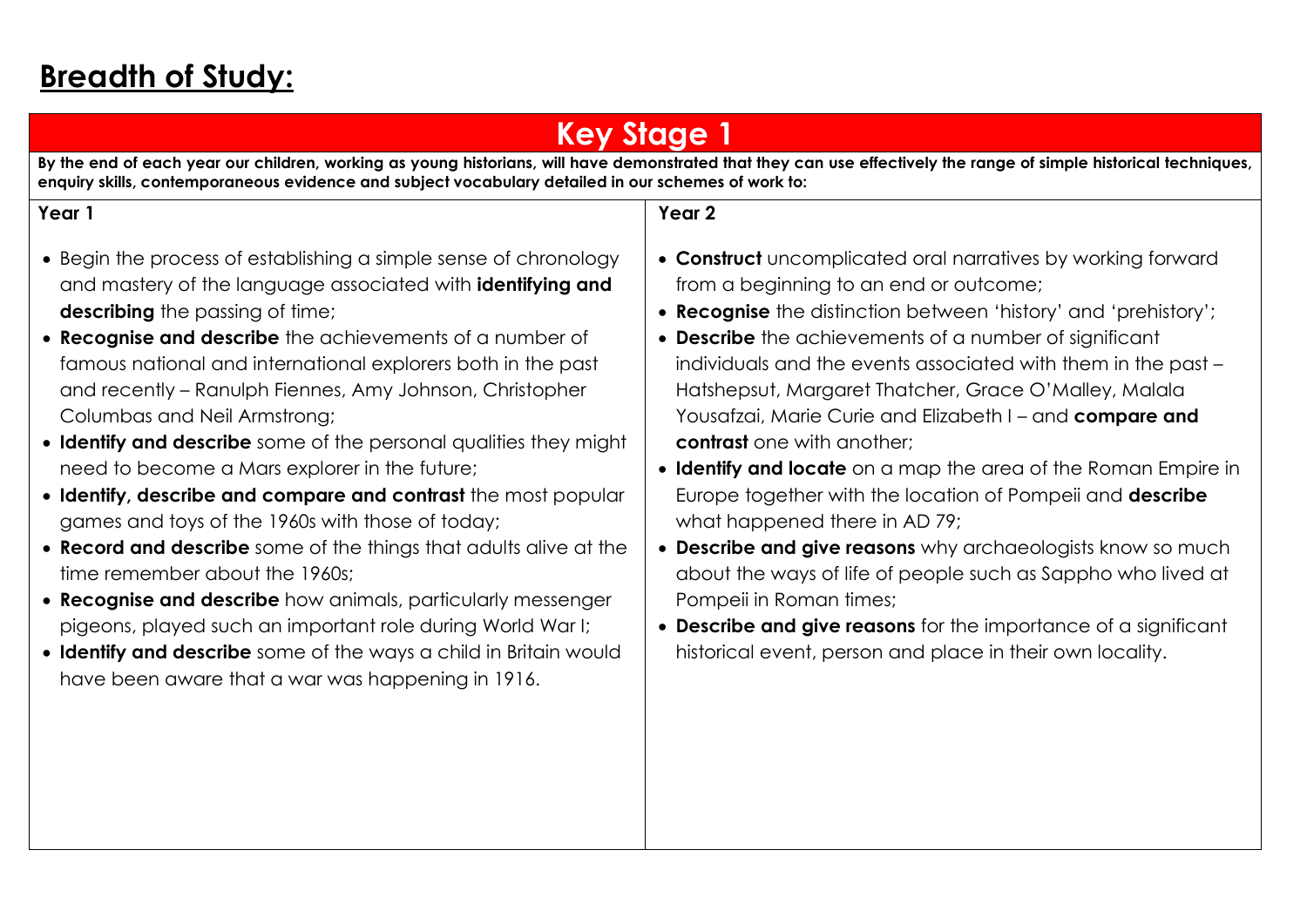# **Lower Key Stage 2**

**By the end of each year our children, working as young historians, will have demonstrated that they can use effectively the range of simple historical techniques, enquiry skills, contemporaneous evidence and subject vocabulary detailed in our schemes of work to:**

#### **Year 3**

- **Recognise** how historical events are caused by other important past events and in turn have their own consequences;
- Begin the construction of a simple timeline from the beginning of the Stone Age in Britain to the arrival of the Normans in 1066 **identifying and describing** events in the order in which they occurred using a pre-existing scale of equidistant intervals;
- **.** Describe and explain in basic terms some of the clues that help archaeologists reconstruct how people might have lived in the Stone Age;
- **Contrast** the ways in which most people in Britain were living at the end of the Stone Age **compared** with the beginning and **explain** some of the differences they **observe**;
- **Explain** why the discovery of the Amesbury Archer dating from the beginning of the Bronze Age in Britain was such an important archaeological find;
- **Identify, describe and compare and contrast** the many different types of stone monuments created in Britain during the Bronze Age and **reach a simple judgement** about what their purpose might have been;
- **Describe** the main features of Iron Age hill forts and **offer reasons** why so many were constructed across Britain;
- **Explain** why archaeologists believe Iron Age people made so many beautiful artefacts only to then throw them into rivers or bury them underground;
- **Explain** how we know that life wasn't always peaceful in the Iron Age?

#### **Year 4**

- Complete the construction of a simple timeline from the beginning of the Stone Age in Britain to the arrival of the Normans in 1066 **identifying and describing** events in the order in which they occurred using a pre-existing scale of equidistant intervals;
- **Explain** why the Romans invaded Britain;
- **Describe and explain** why we know so much about the towns the Romans built in Britain;
- **Explain** why the Romans in Britain organised gladiatorial games and why such events were not always popular with everyone;
- **Explain** why Boudicca presented such a threat to the Romans that they almost lost control of Britain;
- **Explain** who the Anglo Saxons were and why they chose to live in villages in the British countryside rather than in the towns that the Romans built;
- Through **evaluating** the artefacts of the Sutton Hoo burial **reach a judgement** about what the different items tell us about life in Anglo Saxon Britain;
- **Explain** why Viking Norsemen invaded Britain and **reach a judgement** about why they were desperate to stay;
- **Explain** why King Alfred is the only King or Queen of England to have 'the Great' after their name.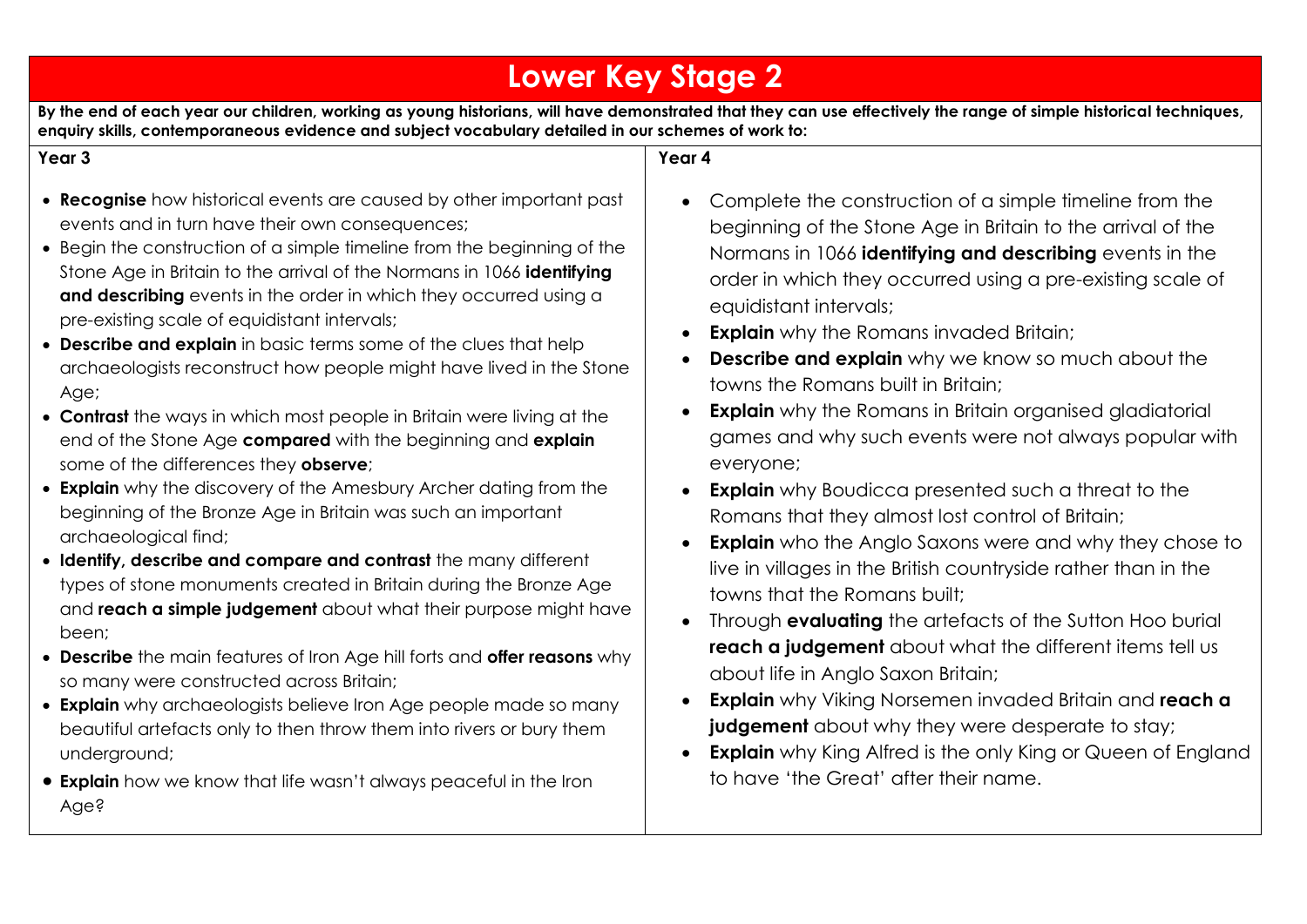# **Upper Key Stage 2**

**By the end of each year our children, working as young historians, will have demonstrated that they can use effectively the range of simple historical techniques, enquiry skills, contemporaneous evidence and subject vocabulary detailed in our schemes of work to:**

#### **Year 5**

- **Evaluate** the range of artefactual evidence left behind by the Ancient Maya and **reach and judgement** regarding what they suggest about the kind of life they lived;
- Consider the possible explanations about why the Ancient Maya abandoned their jungle cities and **reach a judgement** about which might be the most convincing;
- **Compare and contrast** ways of life in Britain during the time of the Ancient Maya and **reach a judgement** about which society they feel was most advanced;
- **Explain** why we know so much about how some people lived at the time of the Shang Dynasty of Ancient China and hardly anything about the life of the majority of people;
- **Compare and contrast** the reigns of King Cheng Tang and King Di Xin during the Shang Dynasty of Ancient China and **reach a judgement** about who of the two they feel would have been the most effective leader;
- **Explain** the significance of the story of the Trojan Horse in the history of Ancient Greece and **evaluate** the evidence available to **reach a judgement** as to whether the events might be fact, legend or myth;

 Construct a timeline relating to one of the civilizations studied, by creating their own equidistant scale to record its main events in the order that they occurred.

#### **Year 6**

- Construct more detailed oral and written historical narratives which **describe and explain** how and why particular events unfolded over time;
- **Explain** why Britain established an empire around the world and construct a timeline using an equidistant scale to record the chronology of the main events that occurred;
- **Evaluate** some of the advantages and disadvantages of the British Empire both to Britain and its colonies and **reach a judgement** as to why it has now almost disappeared;
- **Describe and explain** how several aspects of national history are reflected in their own locality and **evaluate and reach a judgement** about their relative importance;
- **Empathise** with circumstances in Britain after the fall of Dunkirk in 1940 during World War II and **reach a judgement,** through **critiquing** a range of evidence, as to why Britain won the Battle of Britain.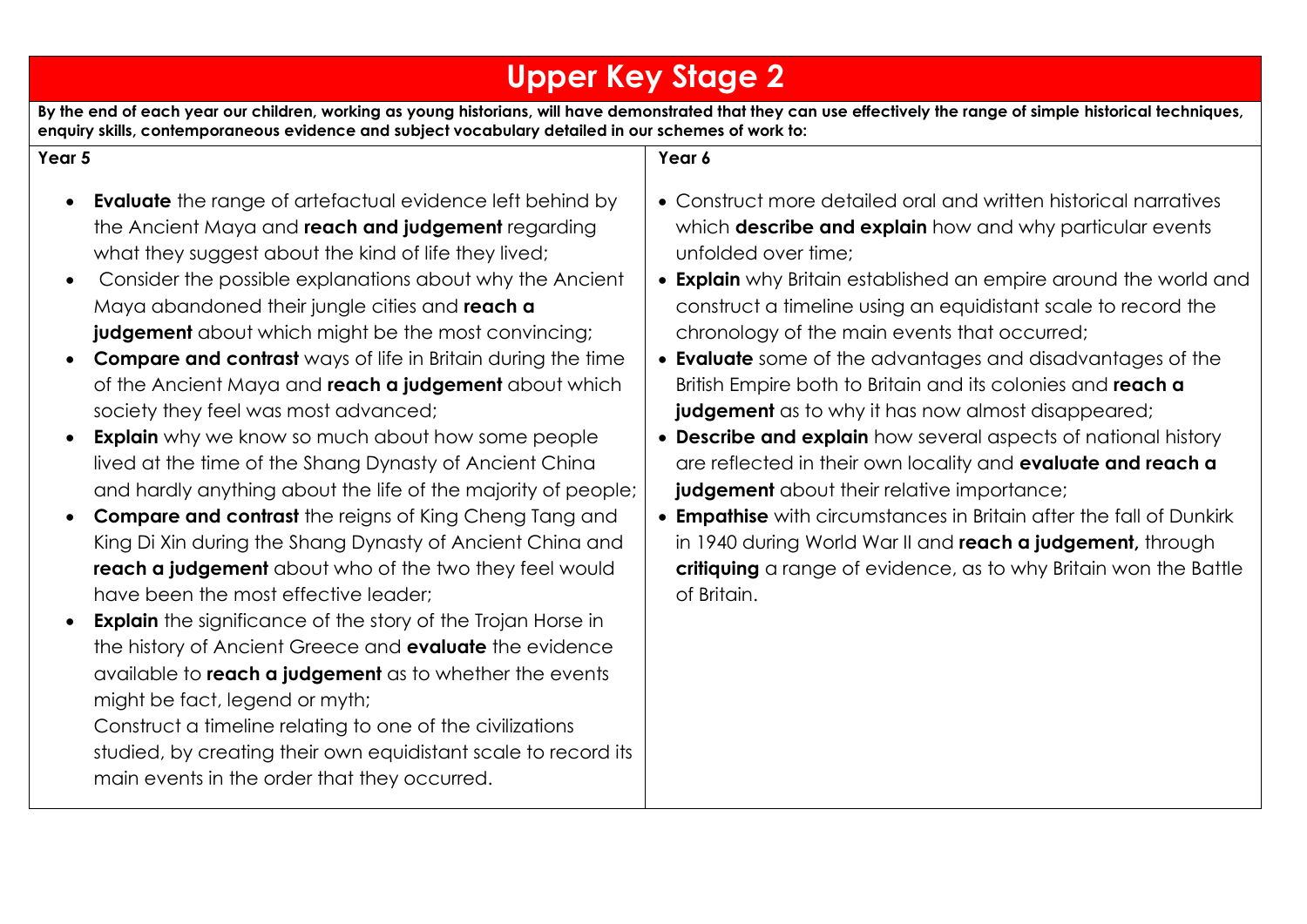# **Enquiry: KS1**

| Year 1 – What does it take to be a great explorer?                                |                                                                                                        |                                                                                                    |  |
|-----------------------------------------------------------------------------------|--------------------------------------------------------------------------------------------------------|----------------------------------------------------------------------------------------------------|--|
| <b>Working Towards</b><br><b>Age Related Expectations</b>                         | <b>Working at Expected</b><br><b>Age Related Expectations</b>                                          | <b>Greater Depth/Exceeding</b><br><b>Age Related Expectations</b>                                  |  |
| <b>Recognise</b> what an explorer does;                                           | <b>Describe</b> the achievements of Ranulph Fiennes;                                                   | <b>Explain</b><br>why Ranulph<br><b>Fiennes</b><br>is<br>recognised as the world's greatest living |  |
| <b>Identify</b> what Amy Johnson achieved;                                        | <b>Describe</b> the achievements of Amy Johnson<br>and suggest reasons why they are particularly       | explorer;                                                                                          |  |
| <b>Recognise</b> that Christopher Columbus is<br>remembered as a famous explorer; | remarkable;                                                                                            | <b>Describe and explain</b> the mystery<br>surrounding her disappearance;                          |  |
|                                                                                   | <b>Describe</b> some voyages and discoveries of<br>Columbus and suggest reasons why he was             |                                                                                                    |  |
| <b>Recognise</b> what Neil Armstrong achieved;                                    | able to accomplish so much;                                                                            | Describe and explain Columbus' attitude<br>to the people and their possessions he                  |  |
| <b>Recognise</b> some of the personal qualities<br>needed to be a great explorer. | <b>Describe</b> the events leading up to the Moon<br>landing and suggest reasons why Armstrong         | found in the New World;                                                                            |  |
|                                                                                   | was able to accomplish this;                                                                           | contrast<br>Compare<br>the<br>and<br>achievements of Armstrong with those of                       |  |
|                                                                                   | <b>Describe</b> the qualities that astronauts travelling                                               | Amy Johnson and Christopher Columbus                                                               |  |
|                                                                                   | to Mars will require and compare and contrast<br>these with those of Fiennes, Johnson and<br>Columbus. | and reach a judgement about which<br>they consider was most significant;                           |  |
|                                                                                   |                                                                                                        | Describe and explain the achievements                                                              |  |
|                                                                                   |                                                                                                        | of the explorer James Cook.                                                                        |  |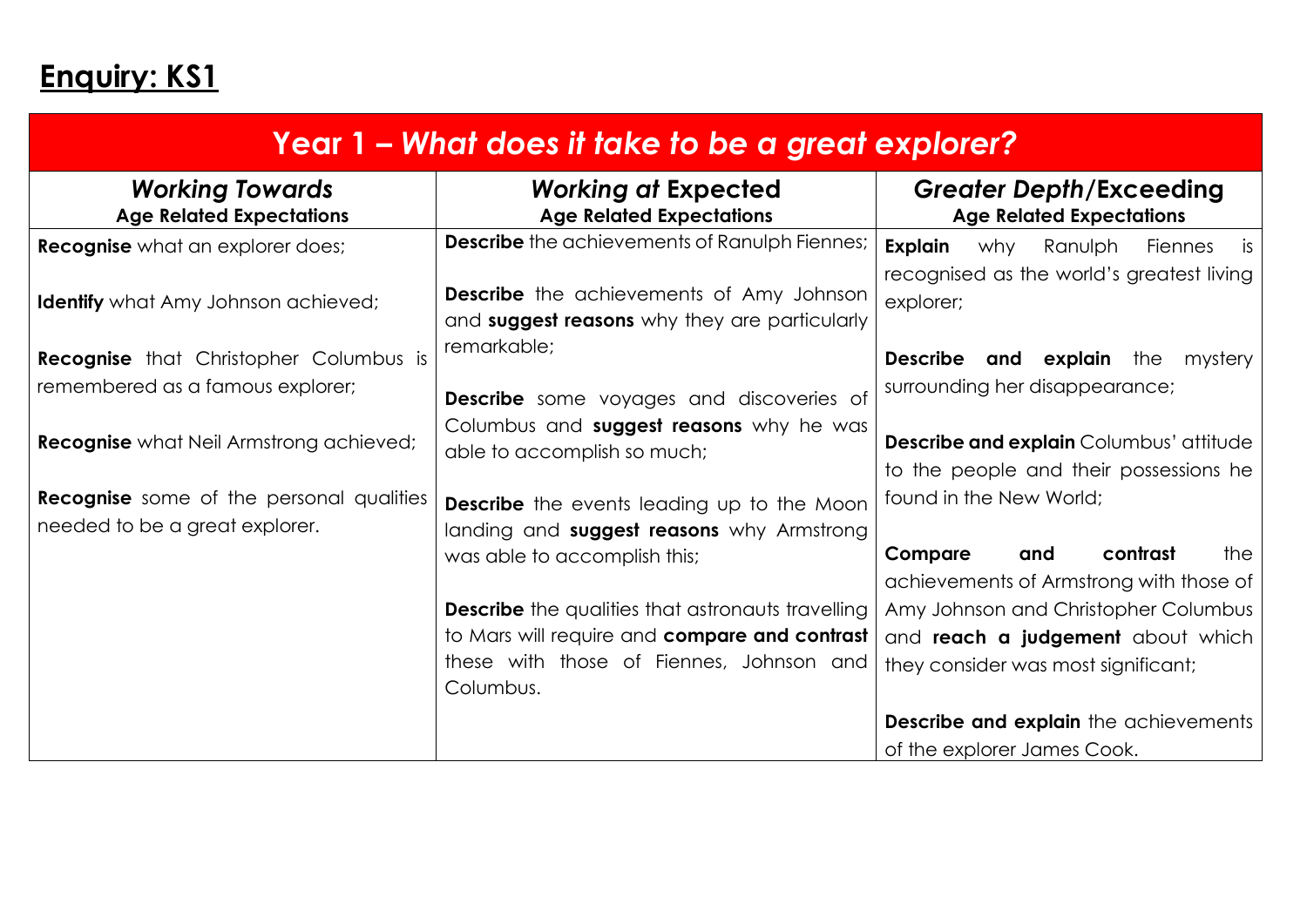| Year 1 – How do we know so much about where Sappho used to live?                                             |                                                                                                                                                                                                |                                                                                                                                  |  |  |
|--------------------------------------------------------------------------------------------------------------|------------------------------------------------------------------------------------------------------------------------------------------------------------------------------------------------|----------------------------------------------------------------------------------------------------------------------------------|--|--|
| <b>Working Towards</b><br><b>Age Related Expectations</b>                                                    | <b>Working at Expected</b><br><b>Age Related Expectations</b>                                                                                                                                  | <b>Greater Depth/Exceeding</b><br><b>Age Related Expectations</b>                                                                |  |  |
| Recognise that Pompeii was once an<br>important Roman city;                                                  | Identify, describe and suggest reasons for<br>some of the ways in which people lived in<br>Pompeii;                                                                                            | <b>Explain</b> how archaeologists have gone<br>about reconstructing the buildings of<br>Pompeii;                                 |  |  |
| <b>Recognise</b> that Sappho was a wealthy<br>teenager living in Pompeii;                                    | <b>Describe</b> what a typical day in the life of<br>Sappho might have been and suggest<br>reasons why we know this;                                                                           | <b>Explain</b> why she was able to live a<br>privileged life compared to most people;                                            |  |  |
| <b>Recognise</b> that at its height the Roman<br>Empire included most of Europe;                             | Describe what an 'empire' is and identify and<br><b>locate</b> the modern-day countries that were<br>once part of the Roman Empire;                                                            | <b>Suggest reasons</b> for why the Romans<br>were able to conquer such a large area;                                             |  |  |
| <b>Recognise</b> that Pompeii is overlooked by a<br>volcano called Vesuvius and the danger<br>this presents; | <b>Describe</b> the causes and effects of the<br>eruption of Vesuvius in AD 79;                                                                                                                | <b>Explain</b> how the actions of many people<br>before and during the eruption put them                                         |  |  |
| <b>Identify</b> a range of different artefacts<br>discovered in excavations at Pompeii;                      | Describe and suggest reasons how a range of<br>smaller artefacts would have been used;<br><b>Compare and contrast the trustworthiness of</b><br>the account of Pliny with that of the painting | in additional danger;<br><b>Understand</b> what it means to infer<br>something from evidence;                                    |  |  |
| <b>Recognise</b> that some people who were at<br>Pompeii wrote first-hand accounts of what<br>happened;      | by Briulov as evidence of what occurred at<br>Pompeii;<br><b>Describe</b> how archaeologists have created                                                                                      | Describe and explain the difference<br>between primary and secondary<br>evidence when trying to understand<br>events at Pompeii; |  |  |
| <b>Recognise</b> how the shape of many people<br>who died at Pompeii was preserved.                          | plaster casts of their bodies.                                                                                                                                                                 | <b>Understand</b> why the remains of Pompeii<br>went undiscovered for over a thousand<br>years.                                  |  |  |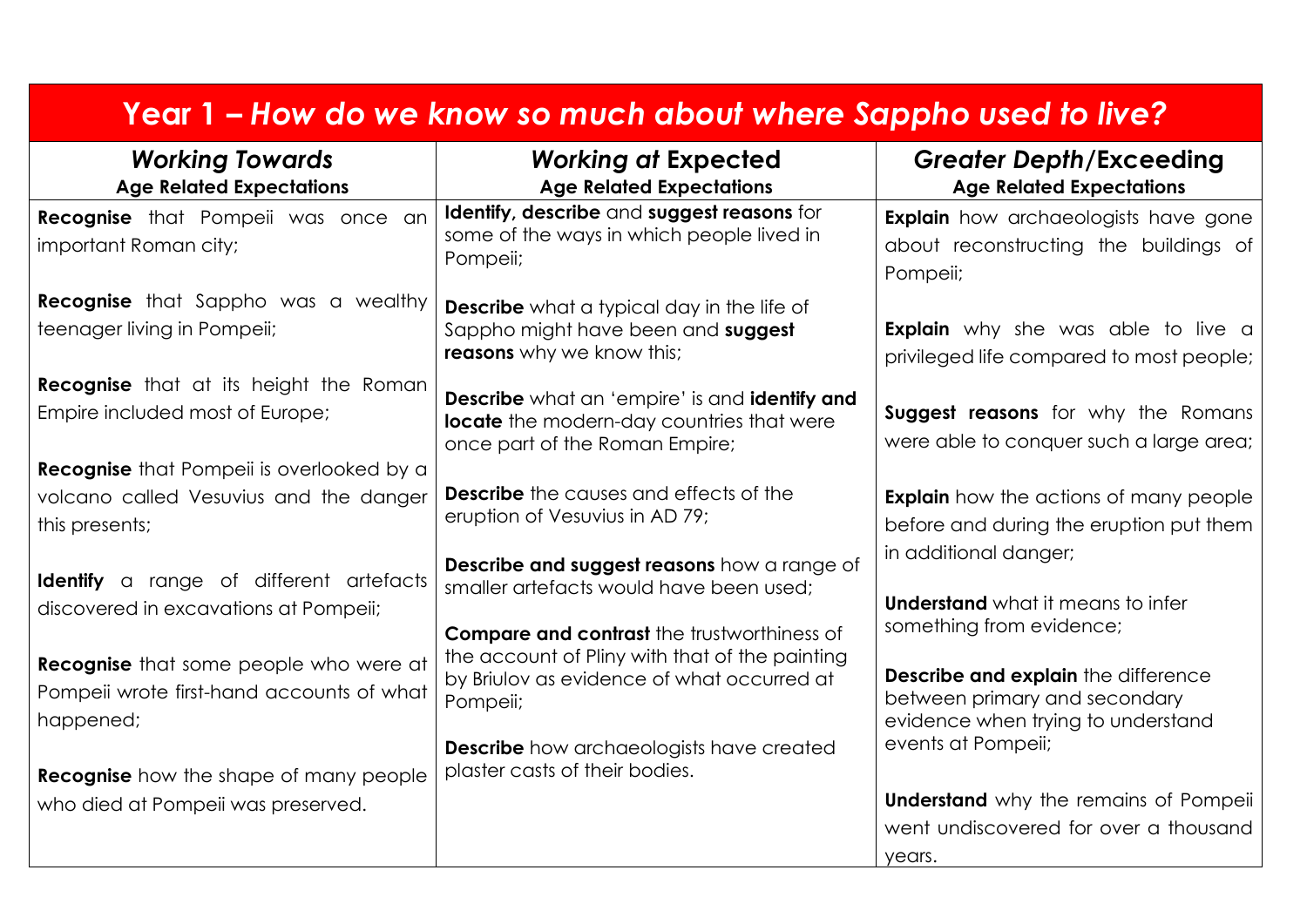| Year 1 – Why is the history of my locality significant?                                                                         |                                                                                                                                                                                |                                                                                                                                |  |
|---------------------------------------------------------------------------------------------------------------------------------|--------------------------------------------------------------------------------------------------------------------------------------------------------------------------------|--------------------------------------------------------------------------------------------------------------------------------|--|
| <b>Working Towards</b><br><b>Age Related Expectations</b>                                                                       | <b>Working at Expected</b><br><b>Age Related Expectations</b>                                                                                                                  | <b>Greater Depth/Exceeding</b><br><b>Age Related Expectations</b>                                                              |  |
| Recognise and identify some features of a local<br>historically important place;                                                | Describe and offer reasons for why this place is<br>historically important;                                                                                                    | Compare and contrast this place with a<br>place of national importance;                                                        |  |
| <b>Recognise</b> one important historical artefact<br>associated with this place;                                               | <b>Describe</b> the artefact and what its probable<br>purpose would have been;<br>Describe and offer reasons for how people were<br>living then;                               | <b>Explain</b> what this artefact tells us about the<br>lives of the people who used it;                                       |  |
| <b>Identify</b> some ways that people were living in<br>Britain when this place was important in the<br>past;                   | Describe the event and suggest reasons why it is<br>remembered today;                                                                                                          | <b>Compare and contrast the main similarities</b><br>and differences with ways of life today;                                  |  |
| Identify where an important historical event<br>occurred locally;                                                               | <b>Describe</b> the ways of life of people living in Britain<br>at the time of the event;                                                                                      | Describe and explain some other important<br>historical events that were occurring in the UK<br>around the same time;          |  |
| <b>Recognise</b> that ways of life were different in the<br>UK at the time of this event than they are today;                   | <b>Describe</b> the reasons why this individual is<br>remembered;<br><b>Describe</b> the ways of life of people who were living<br>in Britain at the same time as this person. | <b>Suggest reasons</b> why some historical events<br>are considered more significant than others;                              |  |
| <b>Identify</b> and <b>recognise</b> an historically important<br>person in the local area;                                     |                                                                                                                                                                                | <b>Compare and contrast this individual with the</b><br>achievements of others who were living in<br>Britain at the same time; |  |
| <b>Recognise</b> that ways of life were different in<br>Britain during the lifetime of this person from<br>what they are today. |                                                                                                                                                                                | <b>Compare and contrast how this important</b><br>person lived compared with most people in<br>Britain at the same time.       |  |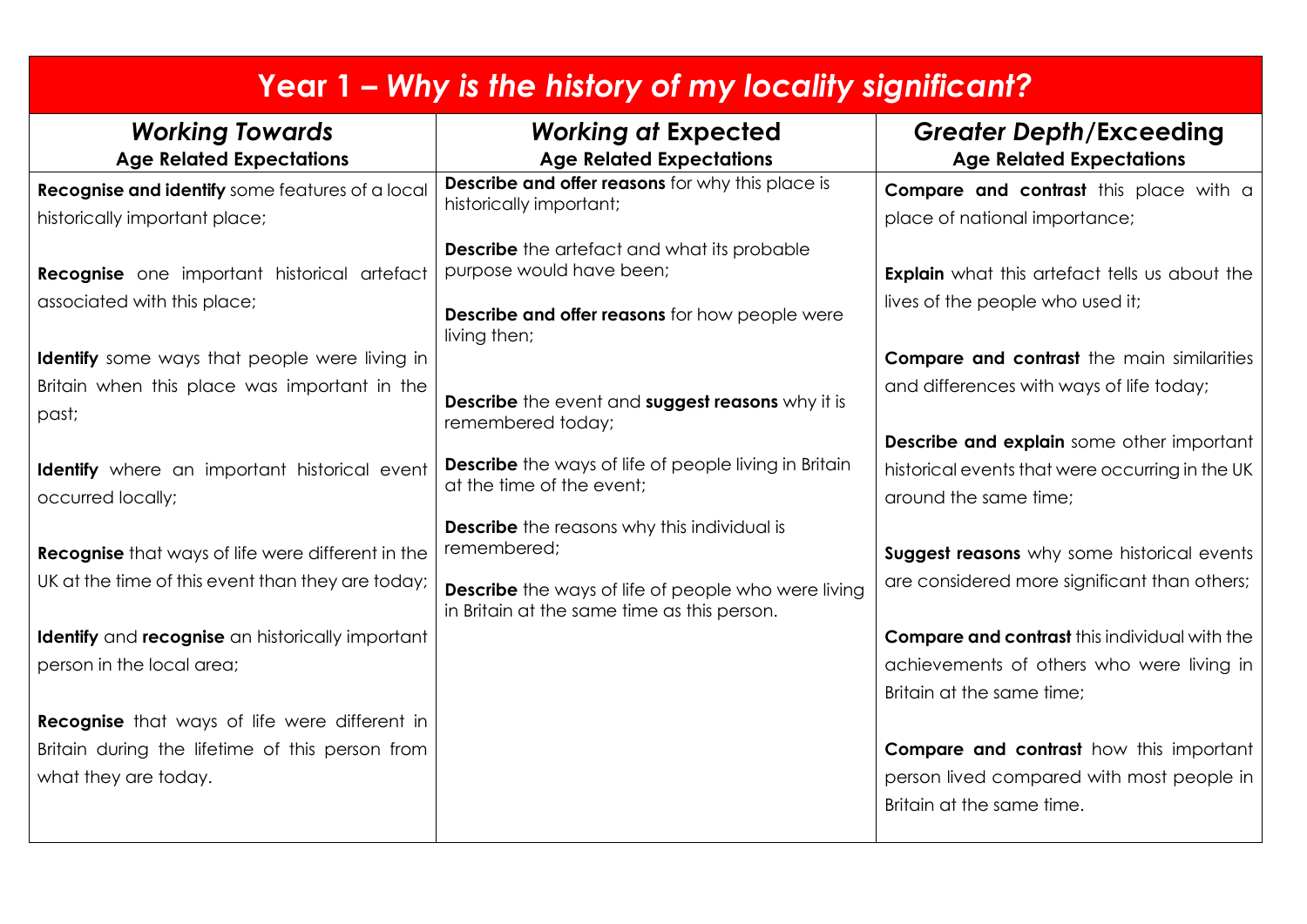## **Year 2 –** *How do our toys and games compare with those of children in the 1960s?*

| <b>Working Towards</b><br><b>Age Related Expectations</b>                                                                                                               | <b>Working at Expected</b><br><b>Age Related Expectations</b>                                                                                                             | <b>Greater Depth/Exceeding</b><br><b>Age Related Expectations</b>                                                     |
|-------------------------------------------------------------------------------------------------------------------------------------------------------------------------|---------------------------------------------------------------------------------------------------------------------------------------------------------------------------|-----------------------------------------------------------------------------------------------------------------------|
| <b>Recognise</b> how people record the passing of time;                                                                                                                 | Identify and describe some of the ways in which<br>historians divide up time;                                                                                             | Suggest reasons why they divide up and order<br>time into different periods;                                          |
| Complete and describe a simple personal history<br>timeline;                                                                                                            | Complete and describe a simple timeline of some<br>important historic events of the 20 <sup>th</sup> century;<br>Identify and describe some of the historical events that | Suggest reasons why it is important to know the<br>order or sequence in which events occur;                           |
| <b>Recognise</b> what a decade is and how long ago the<br>1960s was;                                                                                                    | occurred in Britain during the 1960s;<br><b>Describe</b> how children would have played with their<br>favourite toys and games in the 1960s;                              | <b>Compare and contrast</b> the events of the 1960s                                                                   |
| Identify some toys and games that were popular in<br>the 1960s;                                                                                                         | <b>Compare and contrast</b> popular toys and games of the<br>1960s with those of today identifying similarities and<br>differences;                                       | with some important events of the 2010s;<br><b>Describe</b> children's television shows of the 1960s                  |
| <b>Recognise</b> that since the 1960s some toys and<br>games have changed whilst others have remained                                                                   | <b>Describe</b> how Wi-Fi enabled toys and games work and<br>recognise why they didn't exist in the 1960s;<br><b>Describe</b> why giving personal information to Wi-Fi    | and compare with popular programmes today;<br>Suggest reasons for the changes they have                               |
| the same;                                                                                                                                                               | enabled toys could put their privacy and safety at risk;<br>Devise questions and interview some people who lived                                                          | observed:                                                                                                             |
| <b>Recognise</b> that Wi-Fi allows computers, or other<br>devices, to connect to the Internet;                                                                          | in the 1960s and describe and present their information<br>to others.                                                                                                     | <b>Describe</b> the work of Tim Berners-Lee;                                                                          |
|                                                                                                                                                                         |                                                                                                                                                                           | <b>Describe</b> how they would advise others to stay                                                                  |
| <b>Recognise</b> that a Wi-Fi enabled toy or game often                                                                                                                 |                                                                                                                                                                           | safe online;                                                                                                          |
| collects and stores information about its owner;<br><b>Recognise</b> that talking to someone who lived in the<br>1960s provides first-hand information about life then. |                                                                                                                                                                           | <b>Understand</b> the difference between primary and<br>secondary sources of information about things in<br>the past. |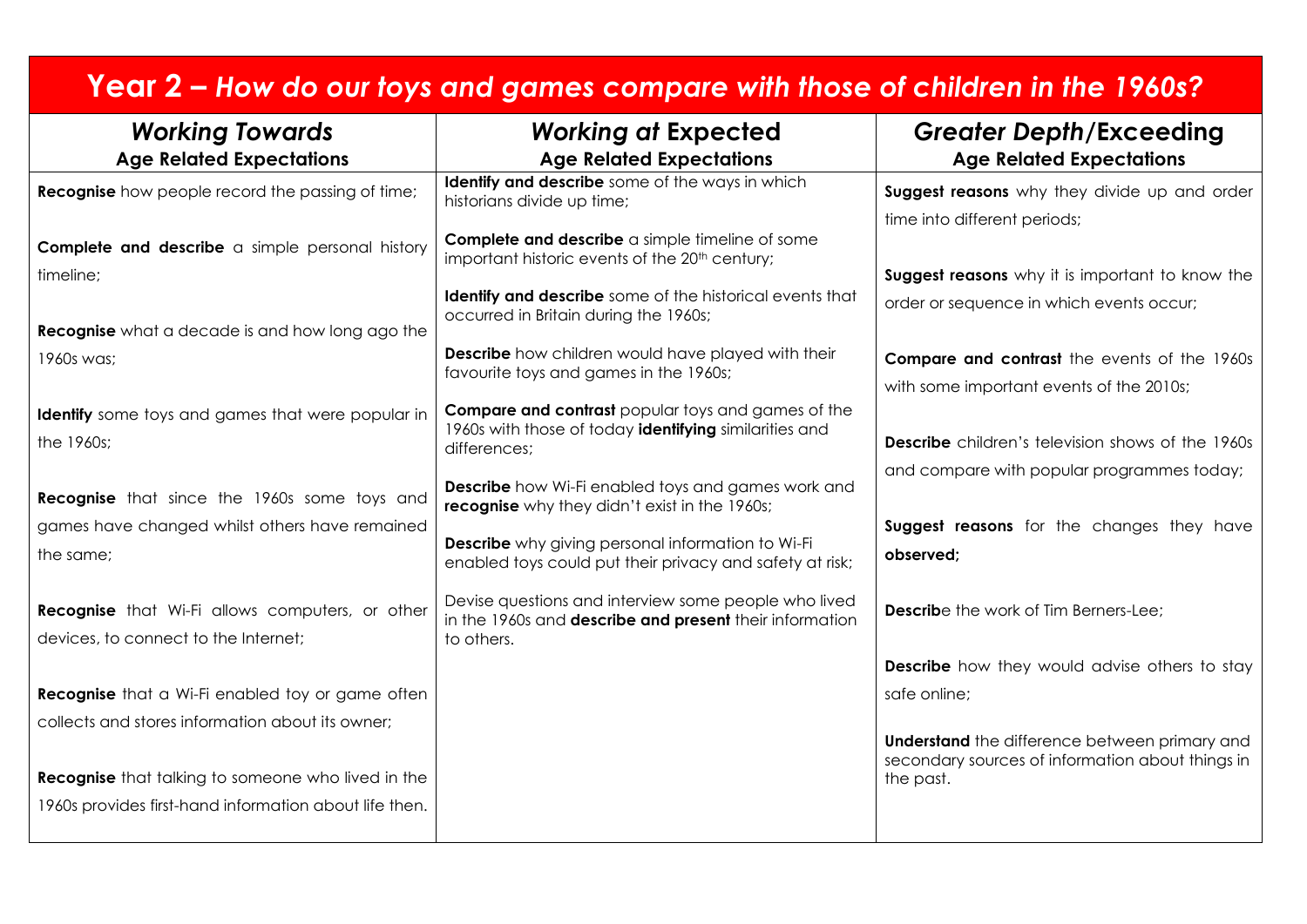| <b>Year 2 – Who is the Greatest History Maker?</b>                                                                                                                                      |                                                                                                                              |                                                                                                                                      |  |
|-----------------------------------------------------------------------------------------------------------------------------------------------------------------------------------------|------------------------------------------------------------------------------------------------------------------------------|--------------------------------------------------------------------------------------------------------------------------------------|--|
| <b>Working Towards</b><br><b>Age Related Expectations</b>                                                                                                                               | <b>Working at Expected</b><br><b>Age Related Expectations</b>                                                                | <b>Greater Depth/Exceeding</b><br><b>Age Related Expectations</b>                                                                    |  |
| <b>Identify</b> the person most associated with<br>Guy Fawkes Night;                                                                                                                    | <b>Describe</b> what is commemorated on Guy<br>Fawkes Night; Suggest reasons for this;                                       | <b>Explain</b> the difference between a<br>commemoration and a celebration;                                                          |  |
| <b>Recognise</b> that Guy Fawkes is seen as a<br>history maker;                                                                                                                         | <b>Describe</b> and <b>compare</b> their relative<br>achievements; and reach a judgement about<br>their relative importance; | Suggest reasons why some people are<br>remembered as history makers and<br>others not;                                               |  |
| <b>Identify</b> six people who are all seen as<br>having made history during their lives;<br><b>Recognise</b> that the achievements of some<br>history makers are more significant than | Compare and reach a judgement about the<br>relative importance of the achievements of<br>the six history makers;             | <b>Explain</b> the difference between history<br>makers who are famous and those who<br>are infamous;                                |  |
| others;                                                                                                                                                                                 | <b>Describe</b> how they would like to make history<br>in their lifetime.                                                    | <b>Explain</b> and justify their decision;                                                                                           |  |
| <b>Recognise</b> that everyone can make<br>history.                                                                                                                                     |                                                                                                                              | Describe and suggest reasons for how<br>people have made history during the<br>past six or seven years i.e. since they<br>were born. |  |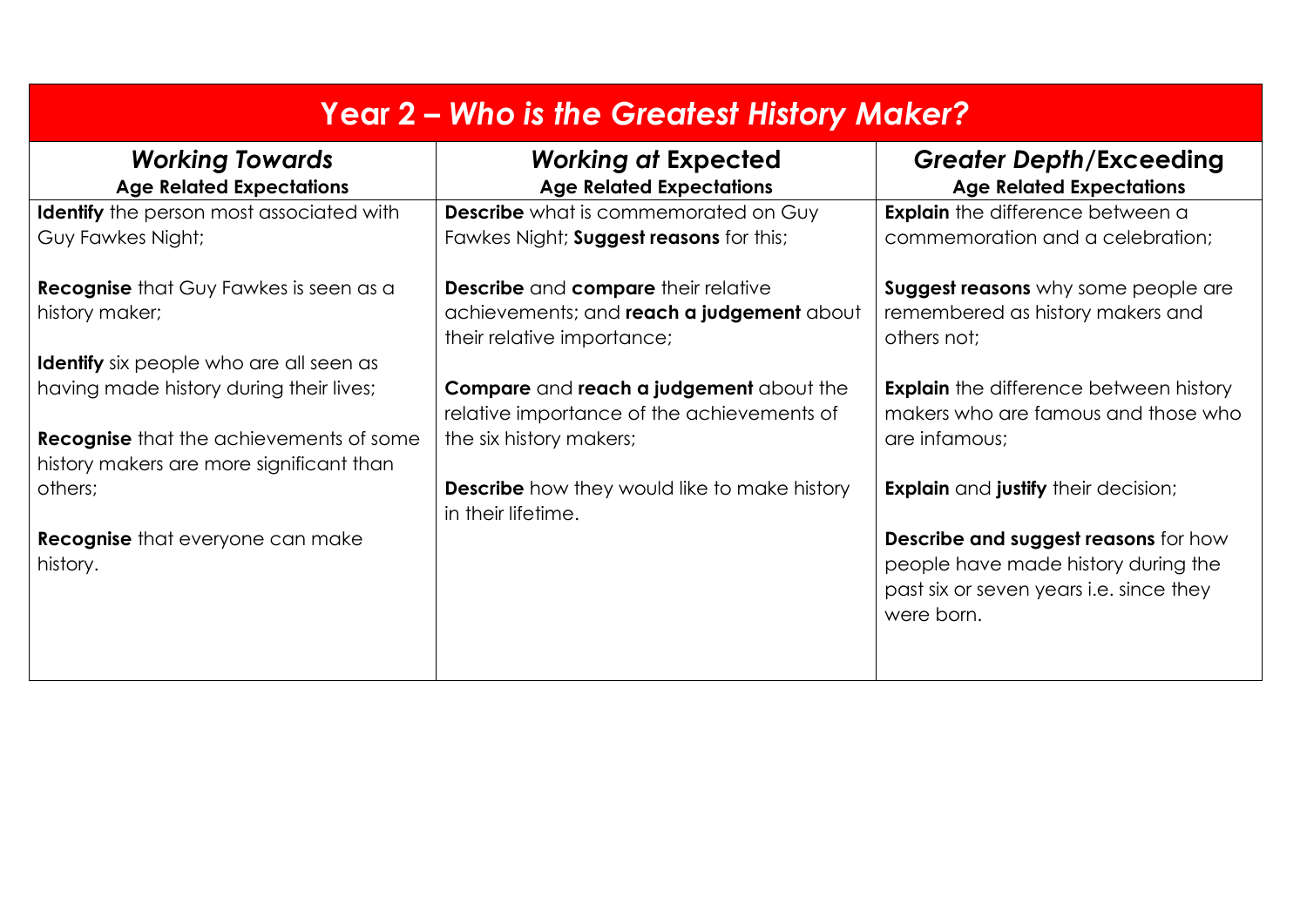| Year 2 - Why was Charles sent to prison?                                                                                                     |                                                                                                                                                                  |                                                                                                                     |  |
|----------------------------------------------------------------------------------------------------------------------------------------------|------------------------------------------------------------------------------------------------------------------------------------------------------------------|---------------------------------------------------------------------------------------------------------------------|--|
| <b>Working Towards</b><br><b>Age Related Expectations</b>                                                                                    | <b>Working at Expected</b><br><b>Age Related Expectations</b>                                                                                                    | <b>Greater Depth/Exceeding</b><br><b>Age Related Expectations</b>                                                   |  |
| <b>Recognise</b> that the First World War occurred<br>between 1914 and 1918;                                                                 | Identify and describe against whom Britain was<br>fighting and where many of the battles were<br>taking place in France;                                         | <b>Explain</b> why the war was called a 'world'<br>war;                                                             |  |
| <b>Recognise</b> what a messenger pigeon did;<br><b>Recognise</b> that killing messenger pigeons<br>during the First World War was a serious | <b>Describe</b> how people communicated at the<br>time of the First World War and suggest reasons<br>why messenger pigeons were so important to<br>the military; | <b>Compare and contrast</b> methods of<br>communication today with those during<br>the time of the First World War; |  |
| crime;<br><b>Recognise</b> that the lives of children in Britain                                                                             | <b>Describe and explain</b> why Charles was sent to                                                                                                              | Design and explain their own secret<br>code for messages sent with pigeons;                                         |  |
| changed during the First World War;                                                                                                          | prison for six months in 1916;<br>Describe and give reasons for these changes;                                                                                   | <b>Understand</b> why it was so difficult for<br>people in Britain to get up to date news                           |  |
| <b>Identify</b> different animals that were used by<br>the military during the First World War;                                              | <b>Describe</b> different ways in which horses were<br>used and give reasons why they were so                                                                    | about the war;<br><b>Explain</b> the ways in which a number of                                                      |  |
| <b>Identify</b> some of the ways in which animals<br>are used by the military today;                                                         | important to the war effort;<br><b>Compare and contrast</b> the ways that animals                                                                                | other animals were used in the war effort;                                                                          |  |
| Recognise and describe a firefly.                                                                                                            | were used during the First World War with how<br>they are used today by rescue and support                                                                       | <b>Describe and explain</b> the purpose of<br>therapy dogs;                                                         |  |
|                                                                                                                                              | services;<br>Give reasons why fireflies were important to a<br>soldier in the trenches during the First World<br>War.                                            | Design and explain an appropriate firefly<br>sculpture for the Animals in War Memorial<br>in Hyde Park.             |  |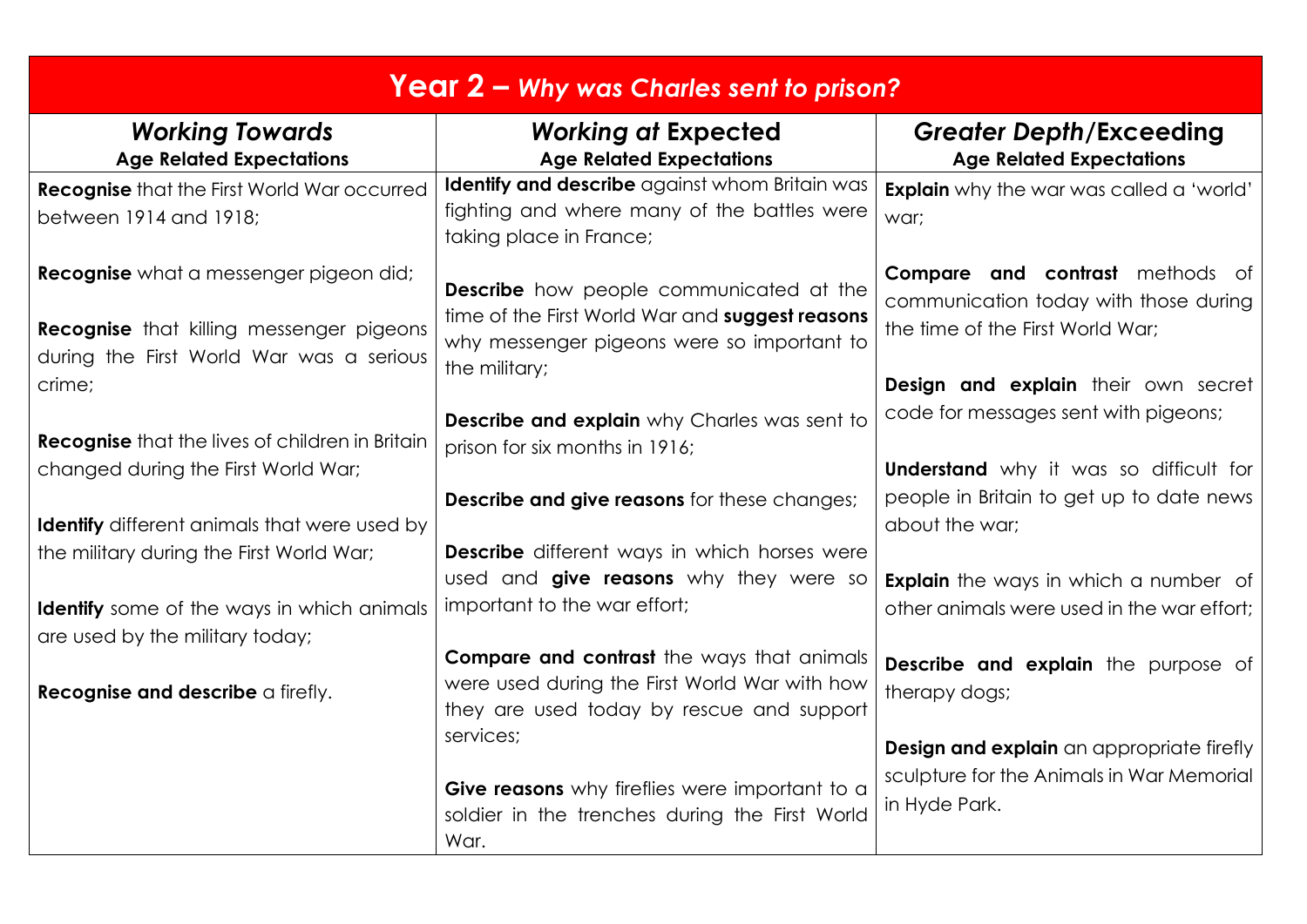# **Enquiry: LKS2**

|                                                                                                                              | Year 3 - How did the lives of Ancient Britons change during the                                                                                                                 | <b>Stone Age?</b>                                                                                                                                                                                    |
|------------------------------------------------------------------------------------------------------------------------------|---------------------------------------------------------------------------------------------------------------------------------------------------------------------------------|------------------------------------------------------------------------------------------------------------------------------------------------------------------------------------------------------|
| <b>Working Towards</b><br><b>Age Related Expectations</b>                                                                    | <b>Working at Expected</b><br><b>Age Related Expectations</b>                                                                                                                   | <b>Greater Depth/Exceeding</b><br><b>Age Related Expectations</b>                                                                                                                                    |
| Recognise people known as Ancient or Stone Age<br>Britons;                                                                   | <b>Describe</b> some of the ways of life associated with<br><b>Ancient Britons:</b>                                                                                             | <b>Explain</b> what an anachronism is and why it is<br>difficult to know for sure how Ancient Britons                                                                                                |
| <b>Recognise</b> that the first modern humans arrived in<br>Britain between 850,000 and 950,000 years ago;                   | <b>Describe</b> the difference between history and<br>prehistory and recognise that the Stone Age ended<br>approximately 4,500 years ago at the beginning of<br>the Bronze Age; | lived;<br><b>Understand</b> that the Stone Age lasted for<br>almost a million years and during that time                                                                                             |
| <b>Recognise</b> footprints left by a family in Norfolk<br>almost a million years ago;                                       | Reconstruct in an annotated drawing what the<br>family may have been doing and describe and<br>explain their reasoning;                                                         | ways of life changed greatly;                                                                                                                                                                        |
| Know what an archaeologist is and what they do;                                                                              | Describe what an artefact is and explain how<br>archaeologists use them to infer how people may<br>have lived in the past;                                                      | <b>Contrast</b> how Stone Age people may have<br>used beaches compared with today and<br>explain their reasoning;                                                                                    |
| <b>Recognise</b> a Stone Age summer and winter<br>camp;                                                                      | Describe the features of such camps and explain<br>how and why they would have been different;                                                                                  | <b>Understand</b> why archaeologists can never be<br>certain about the purpose of artefacts they<br>discover;                                                                                        |
| <b>Recognise</b> that life for most people at the end of<br>the Stone Age was different from that of people<br>at the start. | <b>Describe and explain</b> some of the important ways in<br>which life for Ancient Britons changed during the<br>Stone Age.                                                    | <b>Explain</b> why Ancient Britons could not have<br>lived permanently in caves as is often thought;                                                                                                 |
|                                                                                                                              |                                                                                                                                                                                 | <b>Understand</b> why the end of a nomadic hunter<br>gatherer lifestyle and the beginning of a<br>sedentary farming way of life was one of the<br>most significant events in the history of Britain. |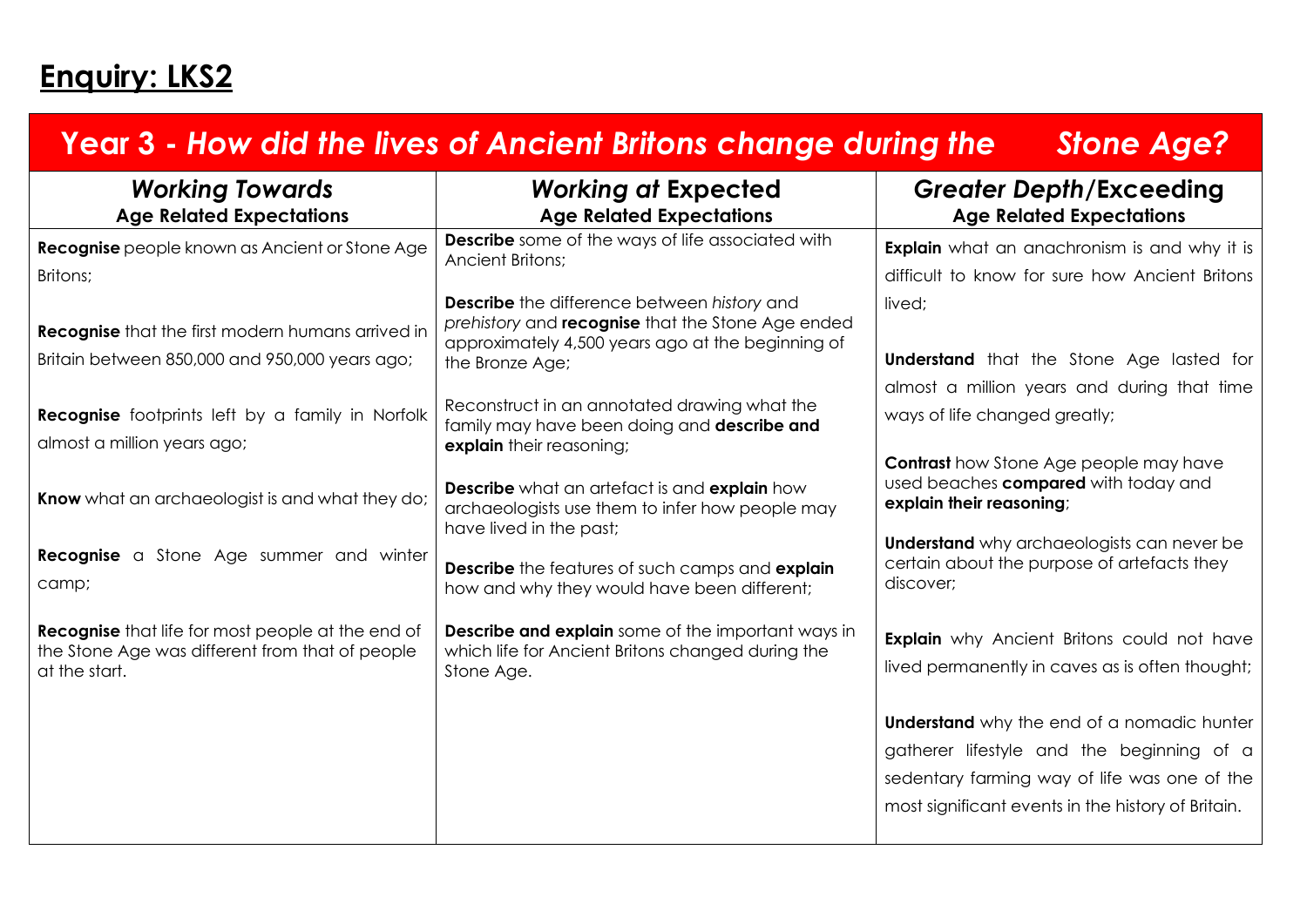| Year 3 - What is the secret of the standing stones?         |                                                               |                                                                   |  |
|-------------------------------------------------------------|---------------------------------------------------------------|-------------------------------------------------------------------|--|
| <b>Working Towards</b><br><b>Age Related Expectations</b>   | <b>Working at Expected</b><br><b>Age Related Expectations</b> | <b>Greater Depth/Exceeding</b><br><b>Age Related Expectations</b> |  |
| Identify and distinguish between artefacts made of          | Describe and explain how bronze is smelted;                   | <b>Understand</b> the advantages and disadvantages                |  |
| flint and bronze;                                           |                                                               | of using bronze to make things;                                   |  |
|                                                             | Describe and explain what a range of artefacts suggest        |                                                                   |  |
| Identify the likely use of several Bronze Age               | about how people lived during the Bronze Age;                 | Explain how these artefacts show progress in the                  |  |
| artefacts;                                                  |                                                               | ways of life of people in Britain compared with the               |  |
|                                                             | Identify, describe and explain the likely use of the          | Stone Age;                                                        |  |
| <b>Recognise</b> who the Amesbury Archer probably was;      | artefacts discovered in his grave;                            |                                                                   |  |
|                                                             |                                                               | <b>Explain</b> why archaeologists believe he was given            |  |
| Identify a number of modern-day monuments;                  | Describe and explain the purpose of monuments;                | such an important burial;                                         |  |
|                                                             |                                                               |                                                                   |  |
| <b>Recognise</b> the Bronze Age stone monuments at          | <b>Describe</b> the form and layout of Merrivale and reach a  | <b>Understand</b> the significance of a monument                  |  |
| Merrivale;                                                  | judgement regarding its purpose;                              | either in their local area or of global importance;               |  |
| <b>Recognise</b> that, in addition to the stones, there may |                                                               |                                                                   |  |
| originally have been other things made of wood or           | Reach a judgement regarding what some of these                | Compare and contrast Merrivale with another                       |  |
| cloth at Merrivale;                                         | additional features may have been;                            | famous Bronze Age stone monument and                              |  |
|                                                             |                                                               | describe and explain similarities and differences;                |  |
| <b>Recognise</b> that people may have travelled a long      | Describe and explain their ideas as to the purpose of         |                                                                   |  |
| way to attend ceremonies at Merrivale.                      | ceremonies at Merrivale.                                      | <b>Understand</b> what it means to infer or deduce                |  |
|                                                             |                                                               | something and<br>how this may lead to                             |  |
|                                                             |                                                               | misjudgements;                                                    |  |
|                                                             |                                                               |                                                                   |  |
|                                                             |                                                               | <b>Empathise</b> with the likely feelings of someone              |  |
|                                                             |                                                               | attending a ceremony at Merrivale for the first                   |  |
|                                                             |                                                               | time.                                                             |  |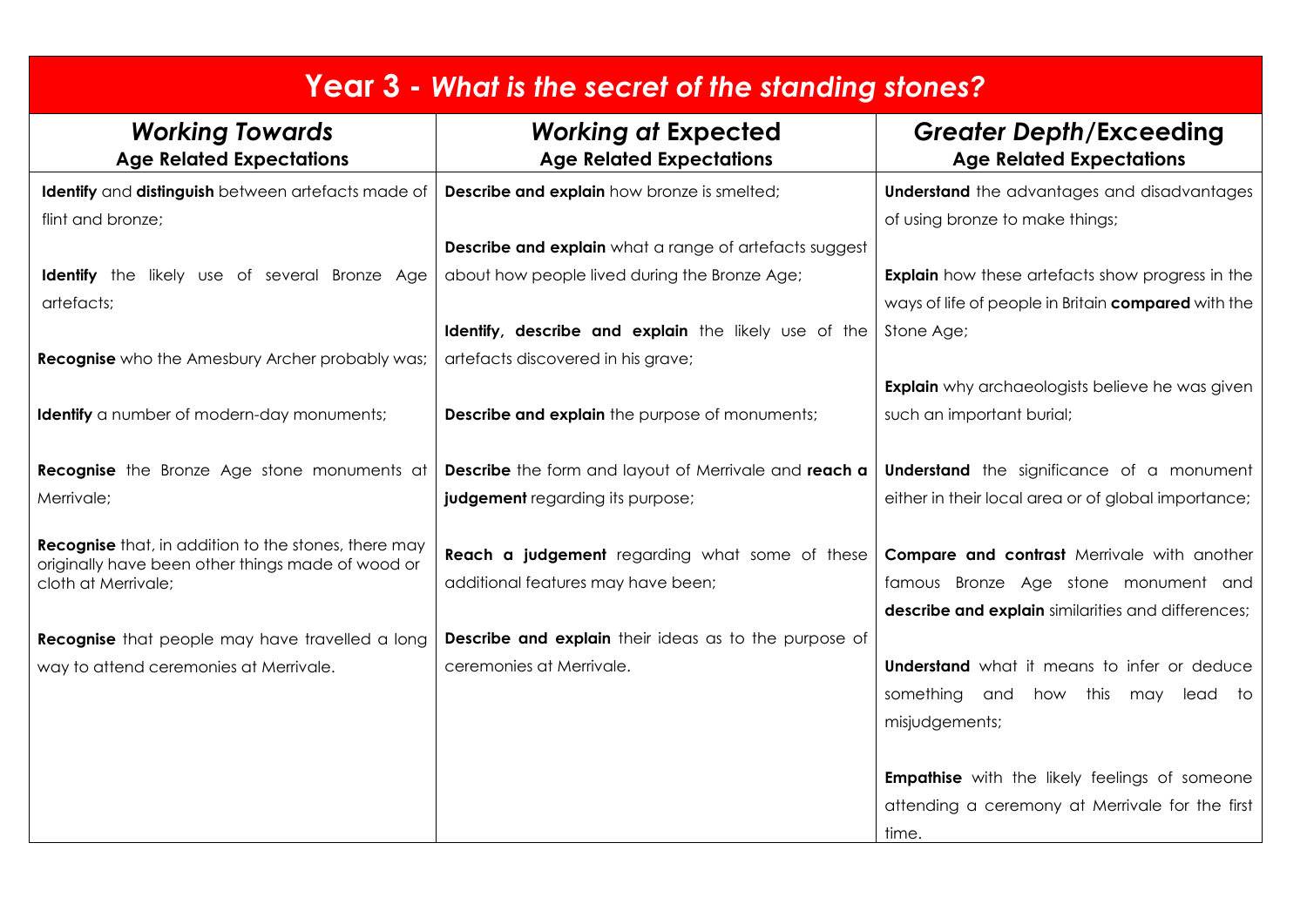| <b>Working Towards</b><br><b>Age Related Expectations</b>                                                                                                                                                   | <b>Working at Expected</b><br><b>Age Related Expectations</b>                                                                                                                                                           | <b>Greater Depth/Exceeding</b><br><b>Age Related Expectations</b>                                                                                                                                             |
|-------------------------------------------------------------------------------------------------------------------------------------------------------------------------------------------------------------|-------------------------------------------------------------------------------------------------------------------------------------------------------------------------------------------------------------------------|---------------------------------------------------------------------------------------------------------------------------------------------------------------------------------------------------------------|
| Recognise some features of an Iron Age hill fort;                                                                                                                                                           | Describe and explain the main features of an Iron<br>Age hill fort;                                                                                                                                                     | <b>Explain</b> why the Romans also used Iron Age<br>hill forts after they conquered Britain;                                                                                                                  |
| <b>Recognise</b> that Iron Age hill forts would not have<br>looked like they do today when first built;                                                                                                     | <b>Describe and explain</b> how an Iron Age hill fort may<br>have looked when it was first constructed;                                                                                                                 | Justify<br>their choice of features<br>and                                                                                                                                                                    |
| Recognise an Iron Age roundhouse;                                                                                                                                                                           | Describe and explain the main features of an Iron<br>Age roundhouse;                                                                                                                                                    | <b>understand</b> why historians won't ever know<br>for certain what they looked like;                                                                                                                        |
| <b>Recognise</b> that Iron Age roundhouses would<br>have looked different from today when they<br>were first built;<br><b>Recognise</b> how archaeologists think that the<br>Iron Age was a violent period; | Reconstruct an Iron Age roundhouse as it might<br>originally have looked and explain their reasoning;<br><b>Explain</b> with the help of artefacts why<br>archaeologists infer that the Iron Age was a violent<br>time; | <b>Reach a judgement</b> regarding the uses of<br>artefacts<br>discovered<br>in<br>Iron<br>Age<br>roundhouses;<br><b>Contrast</b> their reconstruction with that of an<br>archaeologist and reach a judgement |
| <b>Identify</b> what an Iron Age stater was;                                                                                                                                                                | <b>Describe</b> a stater and explain what archaeologists<br>think their purpose was;<br><b>Describe</b> who Boudica was and <b>explain</b> why she                                                                      | about how it compares;<br><b>Reach a judgement</b> as to why the Bronze<br>Age was a much more peaceful time than                                                                                             |
| Recognise who Boudica was.                                                                                                                                                                                  | was so successful at fighting the Romans.                                                                                                                                                                               | the Iron Age;                                                                                                                                                                                                 |
|                                                                                                                                                                                                             |                                                                                                                                                                                                                         | <b>Explain</b> the significance of the Iron Age<br>hoard of staters discovered at Wickham<br>Market;                                                                                                          |
|                                                                                                                                                                                                             |                                                                                                                                                                                                                         | <b>Explain</b> why the Romans were shocked and<br>surprised at the uprising led by Boudica.                                                                                                                   |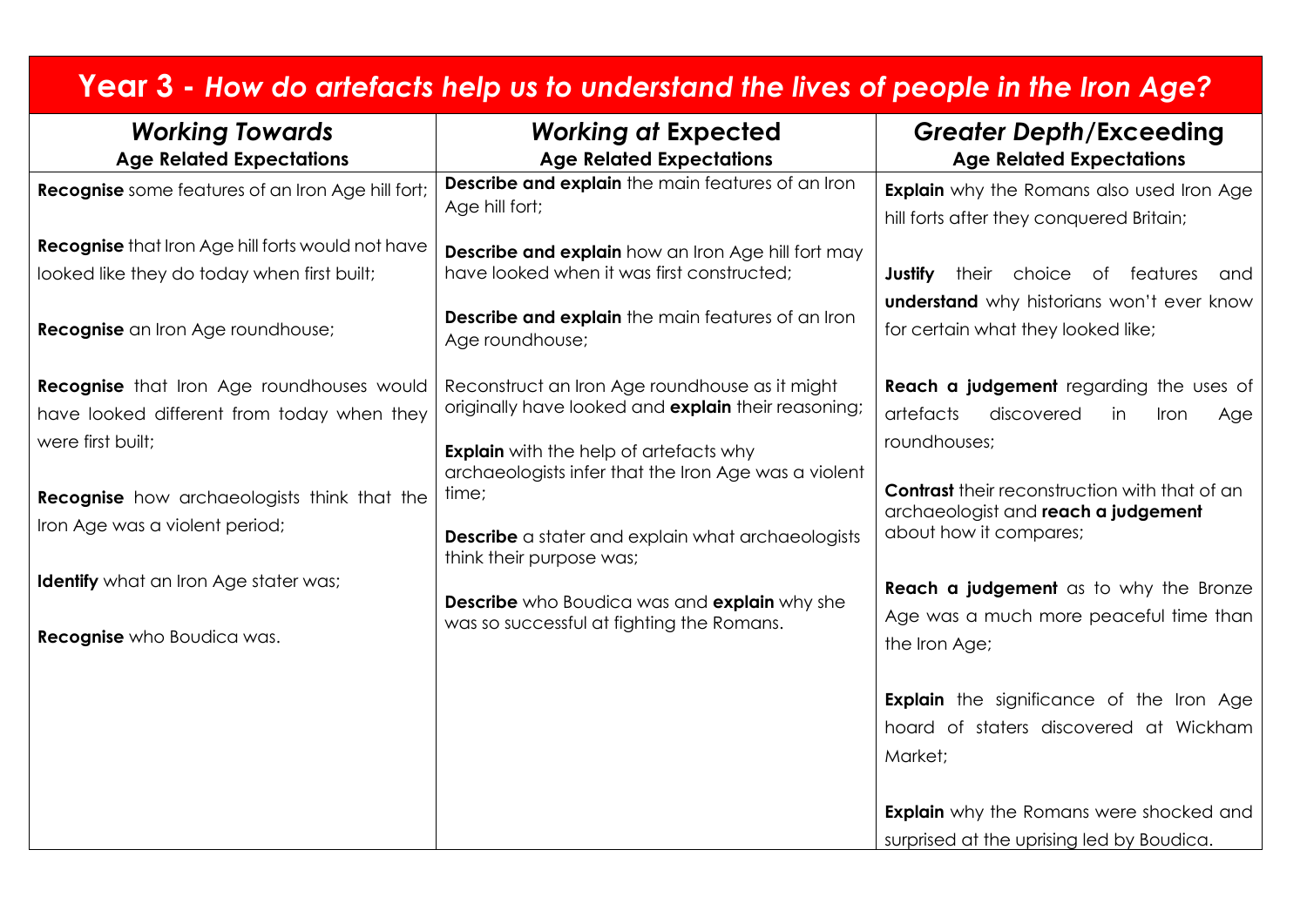| <b>Year 4 - How did the arrival of the Romans change Britain?</b>                                                                      |                                                                                                                                                                                             |                                                                                                                              |  |
|----------------------------------------------------------------------------------------------------------------------------------------|---------------------------------------------------------------------------------------------------------------------------------------------------------------------------------------------|------------------------------------------------------------------------------------------------------------------------------|--|
| <b>Working Towards</b><br><b>Age Related Expectations</b>                                                                              | <b>Working at Expected</b><br><b>Age Related Expectations</b>                                                                                                                               | <b>Greater Depth/Exceeding</b><br><b>Age Related Expectations</b>                                                            |  |
| <b>Recognise</b> that by AD 43 the Roman Empire<br>covered most of Europe;                                                             | <b>Describe and explain</b> why Emperor Claudius<br>invaded Britain;                                                                                                                        | <b>Understand</b> why the earlier invasions of Julius<br>Caesar failed;                                                      |  |
| <b>Recall</b> that Boudica was an Iron Age tribal<br>leader who fought the Romans;                                                     | <b>Compare and contrast</b> the armies of Boudica and<br>the Roman governor Paulinus and reach a<br>judgement about the likely outcome of a battle<br>between them;                         | <b>Understand</b><br>difference<br>the<br>between<br>historical evidence and legends and folklore;                           |  |
| <b>Recognise</b> that the oldest handwritten<br>document discovered in Britain is a letter from<br>the wife of a Roman fort commander; | Explain what the letter suggests about how high-<br>status and wealthy Romans in Britain lived;                                                                                             | <b>Describe and explain</b> the kind of homes in<br>which high-status and wealthy Romans lived;                              |  |
| Identify Hadrian's Wall and recognise<br>its.<br>purpose;                                                                              | <b>Describe and explain</b> the design of Hadrian's Wall<br>and why the Romans constructed it;<br>Identify, describe and explain the main features of<br>the layout of typical Roman towns; | <b>Understand</b> why, despite several invasions,<br>the Romans were never able to defeat the<br>Picts and control Scotland; |  |
| <b>Recognise</b> that the Romans built many large<br>towns and cities in Britain;                                                      | <b>Describe and explain</b> the purpose of gladiators<br>and lanista;                                                                                                                       | <b>Explain</b> why it is that historians know so much<br>about how Roman towns were designed                                 |  |
| <b>Recognise</b> a gladiator and what they did;<br><b>Identify</b> some of the things that went on at<br>Roman gladiatorial games.     | Describe and explain who organised gladiatorial<br>games and why they did it.                                                                                                               | and built;<br><b>Understand</b> that not all Romans enjoyed or<br>supported gladiatorial games;                              |  |
|                                                                                                                                        |                                                                                                                                                                                             | <b>Understand</b> who the plebeians were and<br>why Roman leaders needed them to feel<br>valued and content.                 |  |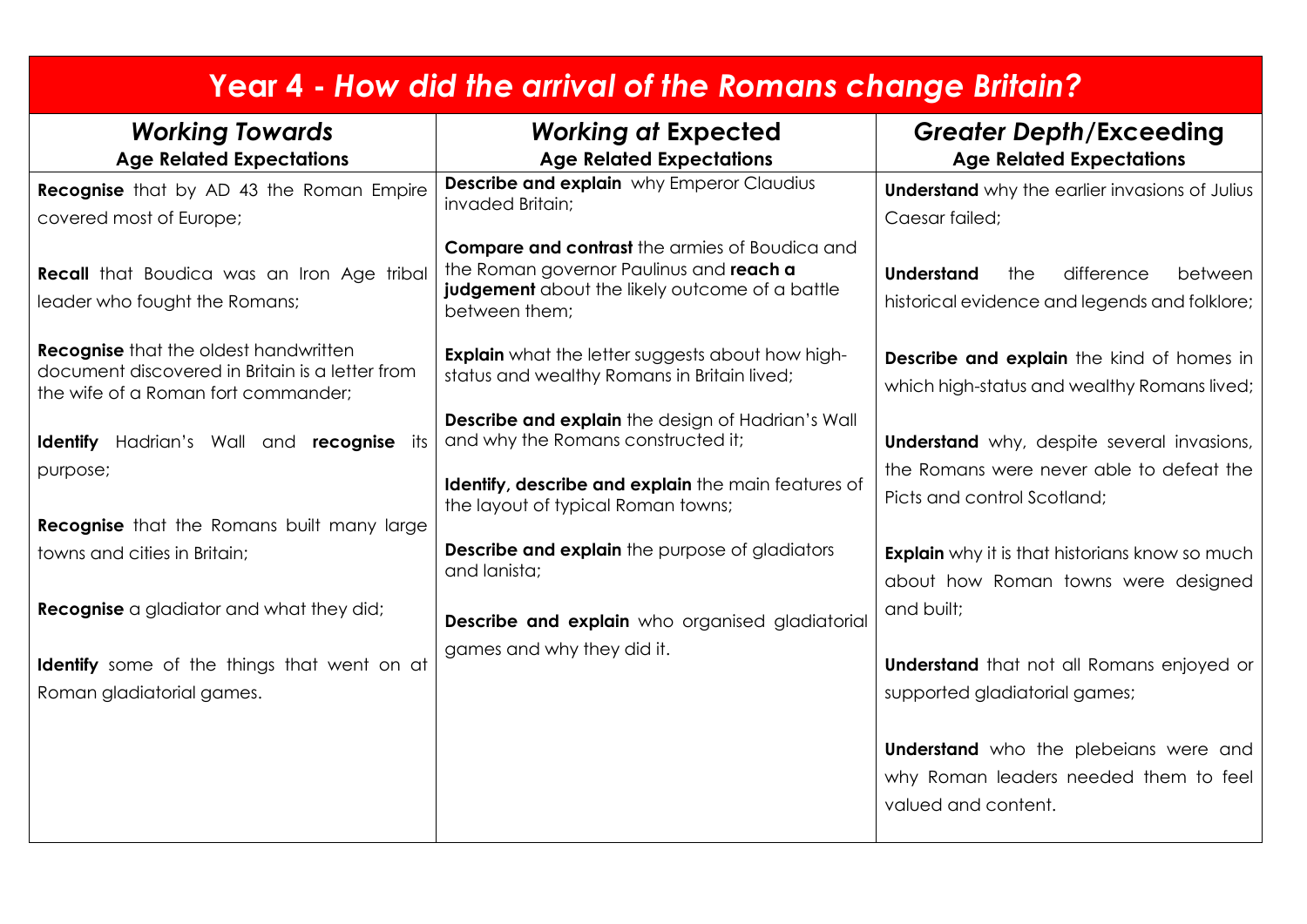## **Year 4 –** *Who were the Anglo Saxons and how do we know what was important to them?*

| <b>Working Towards</b><br><b>Age Related Expectations</b>                                                                                                            | <b>Working at Expected</b><br><b>Age Related Expectations</b>                                                                                                                                                                                | <b>Greater Depth/Exceeding</b><br><b>Age Related Expectations</b>                                                                               |
|----------------------------------------------------------------------------------------------------------------------------------------------------------------------|----------------------------------------------------------------------------------------------------------------------------------------------------------------------------------------------------------------------------------------------|-------------------------------------------------------------------------------------------------------------------------------------------------|
| Identify the difference between a primary and<br>secondary source of evidence;                                                                                       | Describe and explain what occurred in AD 410 and<br>how it contributed to the Romans abandoning Britain;                                                                                                                                     | <b>Understand</b> what the term empire means and<br>why the Roman Empire was very difficult to<br>govern;                                       |
| <b>Recognise</b> that Honorius, the last Roman Emperor of<br>Britain, was faced with a difficult decision in AD 410;                                                 | Describe and explain the difficulty he had;<br><b>Describe and explain</b> why Anglo-Saxon settlers chose to<br>live in rural villages rather than the towns and cities<br>abandoned by the Romans;                                          | <b>Empathise</b> with Emperor Honorius and make a<br>judgement about why the Romans left Britain<br>and the emotions the Emperor may have felt; |
| <b>Recognise</b> that tribes of people from Europe known<br>collectively as Anglo-Saxons began to settle in<br>Britain towards the end of the Roman Empire;          | <b>Describe and explain</b> some of the religious beliefs and<br>practices of the Anglo Saxons;                                                                                                                                              | <b>Evaluate</b> the advantages and disadvantages of<br>the Anglo Saxons choosing to live in the<br>countryside rather than in towns and cities; |
| <b>Recognise</b> that Anglo Saxon tribes worshipped many<br>different gods;                                                                                          | <b>Describe and explain</b> why the people of Britain began<br>converting to Christianity after the visit of Augustine in<br>596;<br>Describe and explain some of the most important<br>changes that occurred to buildings and ways of life; | <b>Explain</b> why these beliefs and religious practices<br>are called pagan today;                                                             |
| <b>Recognise</b> that during Anglo Saxon times people in<br>Britain slowly converted to Christianity;<br><b>Recognise</b> that ways of life changed in Britain after | <b>Identify and describe</b> the most important artefacts<br>discovered in the Anglo Saxon ship burial at Sutton Hoo<br>and explain what they suggest about the identity and<br>life of the person buried in it.                             | Make a reasoned judgement regarding the<br>message Augustine carried from Pope Gregory to<br>King Ethelbert;                                    |
| conversion to Christianity;<br><b>Recognise</b> that a very important person was buried                                                                              |                                                                                                                                                                                                                                              | Evaluate the advantages and disadvantages for<br>ordinary people of converting to Christianity;                                                 |
| at Sutton Hoo.                                                                                                                                                       |                                                                                                                                                                                                                                              | Reach an informed judgement as to how the ship<br>burial might have been designed and carried<br>out.                                           |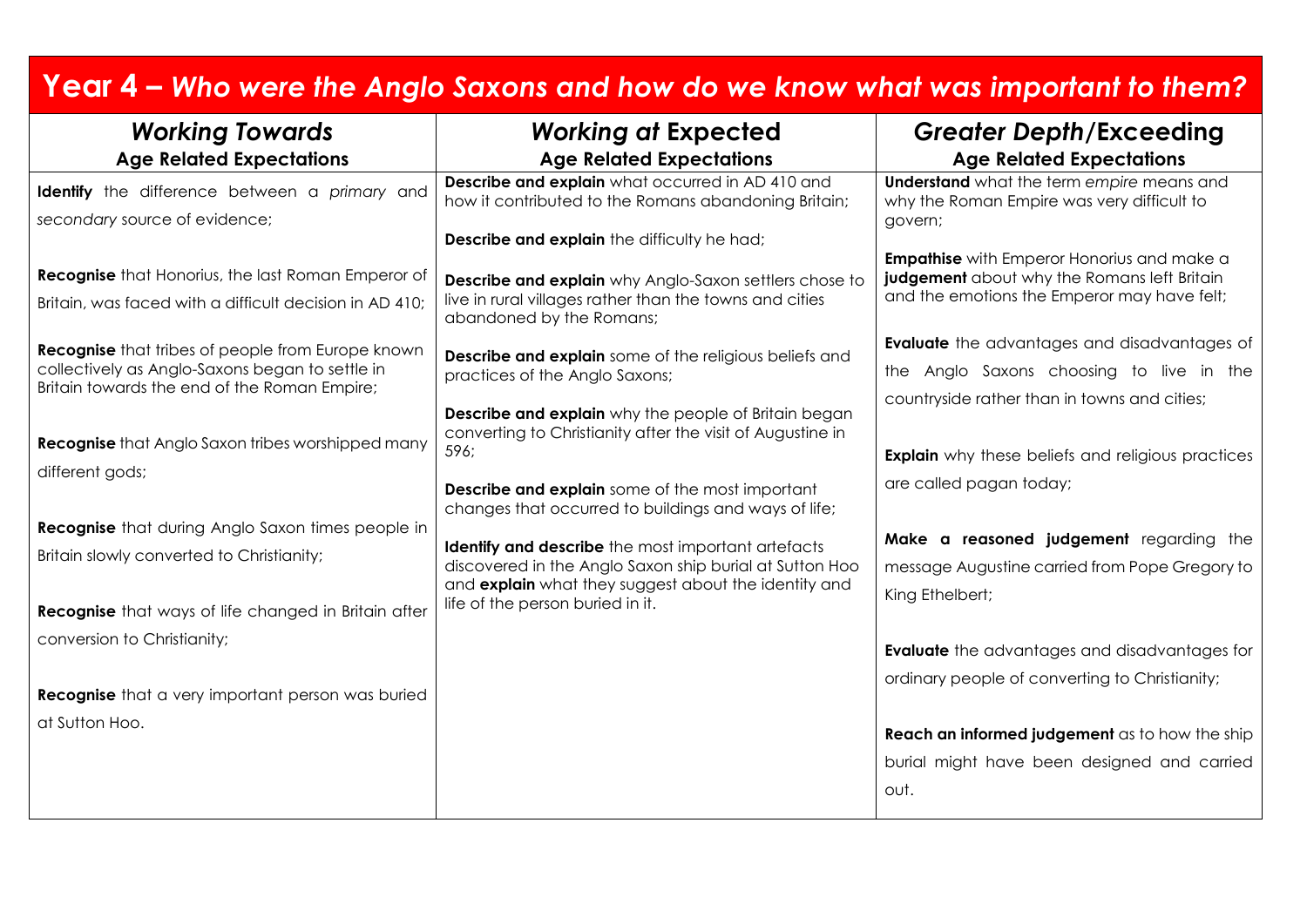| <b>Working Towards</b><br><b>Age Related Expectations</b>                                       | <b>Working at Expected</b><br><b>Age Related Expectations</b>                                                                               | <b>Greater Depth/Exceeding</b><br><b>Age Related Expectations</b>                                   |
|-------------------------------------------------------------------------------------------------|---------------------------------------------------------------------------------------------------------------------------------------------|-----------------------------------------------------------------------------------------------------|
| <b>Recognise</b> that in the past people, referred to<br>as Vikings, attacked Britain;          | <b>Describe</b> some of the likely reasons for the Viking<br>attack on Lindisfarne in 793;                                                  | <b>Explain</b> who the 'Vikings' really were, where<br>they lived and why they began attacking the  |
| <b>Know</b> that 'Vikings' were in fact Norsemen from<br>Scandinavia;                           | Suggest reasons why people in Britain called the<br>invading Norsemen 'Vikings';                                                            | <b>British Isles:</b><br><b>Explain</b> how the myth of Norsemen wearing                            |
| Describe the likely feelings of people in Britain<br>when the attacks by Norsemen began;        | <b>Empathise</b> with the people of Lindisfarne and the<br>Kingdom of Northumbria as Norse attacks became<br>more frequent and destructive; | horned helmets may have originated;<br><b>Explain</b> how news of the Norse attacks most            |
| <b>Identify</b> a Norse longship;                                                               | Describe and give reasons for the main design                                                                                               | likely spread to the remainder of the British<br>Isles;                                             |
| Identify on a map some areas of Britain settled<br>by Norsemen;                                 | features of a Norse longship;<br><b>Describe</b> and <b>suggest reasons</b> for the distribution of                                         | <b>Explain</b> why a Norse longship was an ideal<br>vessel for raiding the east coast of Britain;   |
| <b>Identify and describe</b> some features of homes<br>that Norsemen built in Britain;          | those areas;                                                                                                                                | <b>Explain</b> why the areas of Britain settled by the<br>Norsemen were carefully selected and very |
| <b>Recognise</b> that Alfred was King of one of<br>several kingdoms that made up England at the | Compare and contrast these homes with those of<br>Anglo-Saxons;                                                                             | important;                                                                                          |
| time.                                                                                           | <b>Describe and explain</b> how King Alfred resisted and<br>overcame the threat of the Norsemen.                                            | <b>Explain</b> why Norsemen homes were very<br>different;                                           |
|                                                                                                 |                                                                                                                                             | <b>Explain</b> why King Alfred is known as 'the<br>Great' today.                                    |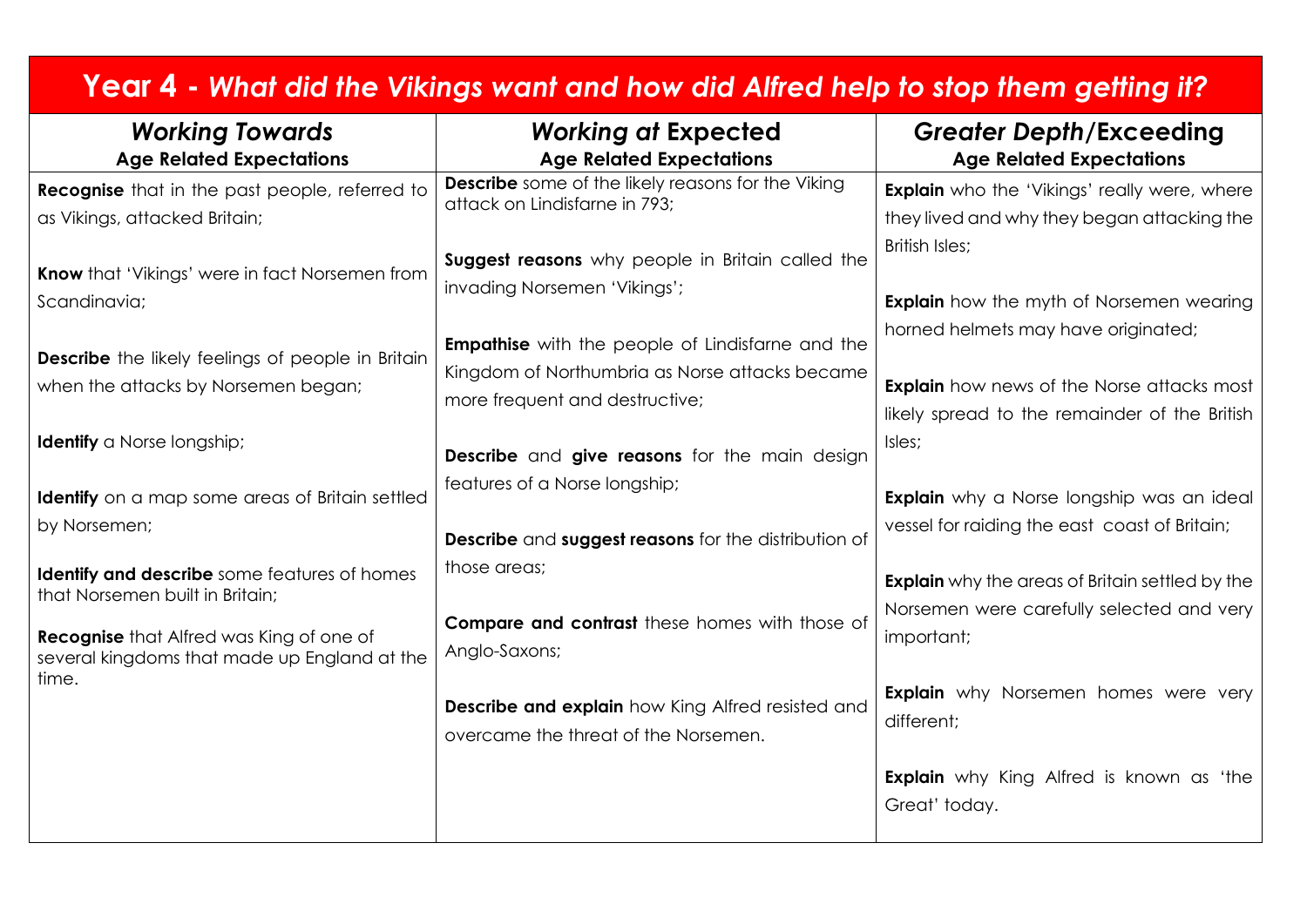# **Enquiry: UKS2**

| <b>Year 5 - Why did the ancient Maya change their way of life?</b> |                                                               |                                                                   |
|--------------------------------------------------------------------|---------------------------------------------------------------|-------------------------------------------------------------------|
| <b>Working Towards</b><br><b>Age Related Expectations</b>          | <b>Working at Expected</b><br><b>Age Related Expectations</b> | <b>Greater Depth/Exceeding</b><br><b>Age Related Expectations</b> |
| Recognise modern Maya people;                                      | Locate Central America and describe and explain its           | <b>Identify</b> the countries in which Maya people live           |
|                                                                    | natural features;                                             | today and <b>explain</b> their occupations;                       |
| <b>Recognise</b> that the ancient Maya built cities in the         |                                                               |                                                                   |
| jungles of Central America;                                        | Identify and describe the features of the ancient cities      | <b>Understand</b> why it is very unlikely that ordinary           |
|                                                                    | and explain why they lay undiscovered for a thousand          | people ever lived in the jungle cities;                           |
| <b>Identify</b> features of the ancient Maya city of Chichen       | years;                                                        |                                                                   |
| Itza;                                                              |                                                               | <b>Understand</b> the concepts of monument and                    |
|                                                                    | Describe and explain features of the city and reach a         | ceremony;                                                         |
| <b>Recognise</b> how ancient Maya people grew food;                | judgement about what its purpose was;                         |                                                                   |
|                                                                    |                                                               | <b>Explain</b> how terraced farming protected and                 |
| Recognise and describe some ancient Maya                           | Describe and explain the terraced system of farming           | conserved the soil;                                               |
| artefacts;                                                         | used by the ancient Maya;                                     |                                                                   |
|                                                                    |                                                               | Justify their decisions and understand why their                  |
| <b>Describe</b> how ancient Maya people probably                   | Identify the purpose of each artefact and reach a             | decisions may be misjudged;                                       |
| played the game pok-a-tok;                                         | judgement about what they suggest about the day to            |                                                                   |
|                                                                    | day life of ordinary Maya people;                             | <b>Understand</b> the social and religious significance           |
| <b>Recognise</b> that the ancient Maya eventually                  |                                                               | of pok-a-tok;                                                     |
| abandoned their jungle cities.                                     | <b>Explain</b> why pok-a-tok was much more than a game;       |                                                                   |
|                                                                    |                                                               | <b>Understand</b> why the<br>likely cause was a                   |
|                                                                    | Describe and explain the different theories surrounding       | combination of reasons rather than just one.                      |
|                                                                    | why the ancient Maya abandoned their cities and reach         |                                                                   |
|                                                                    | a judgement about which is most probable.                     |                                                                   |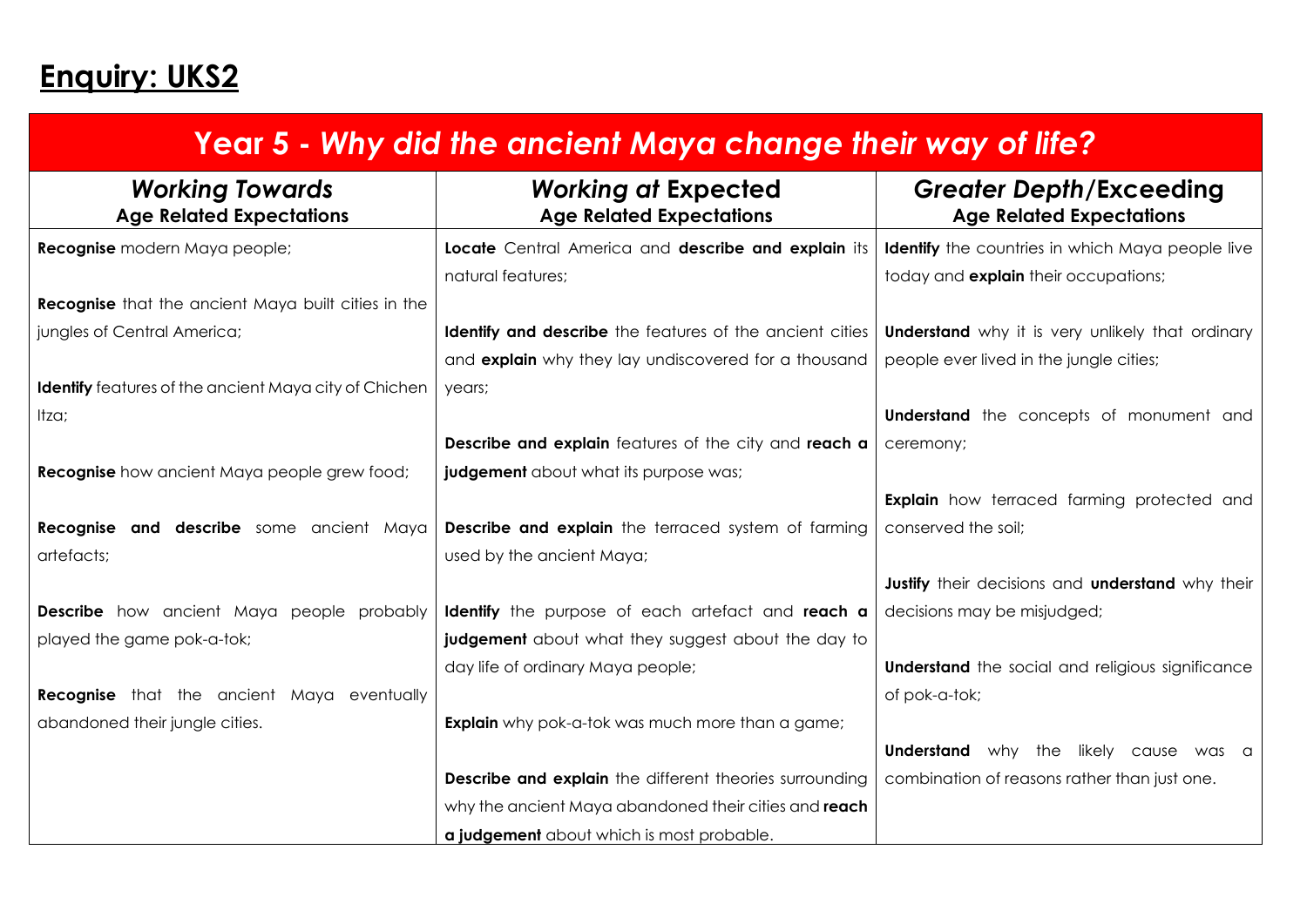| Year 5 – Why was winning the Battle of Britain in 1940 so important?                                                                       |                                                                                                                                                             |                                                                                                                                                                                               |
|--------------------------------------------------------------------------------------------------------------------------------------------|-------------------------------------------------------------------------------------------------------------------------------------------------------------|-----------------------------------------------------------------------------------------------------------------------------------------------------------------------------------------------|
| <b>Working Towards</b><br><b>Age Related Expectations</b>                                                                                  | <b>Working at Expected</b><br><b>Age Related Expectations</b>                                                                                               | <b>Greater Depth/Exceeding</b><br><b>Age Related Expectations</b>                                                                                                                             |
| <b>Recognise</b> that the Battle of Dunkirk in 1940<br>involved British and Allied troops fighting<br>Nazi Germany;                        | <b>Describe</b> the events leading up to the Battle of<br>Dunkirk and explain what happened during<br>and at the end of the fighting;                       | Read and listen to the speeches of<br>Winston Churchill after the evacuation of<br>Dunkirk<br>and reach a judgement<br>regarding the purpose of the language                                  |
| <b>Recognise and describe</b> why there was a<br>risk of Nazi Germany invading Britain after<br>the Battle of Dunkirk;                     | <b>Explain</b> why Britain faced the possibility of<br>invasion and reach a judgement about how<br>serious the threat was;                                  | and intonation he used;<br><b>Understand</b> what propaganda is and<br>reach a judgement about why Hitler                                                                                     |
| Recognise that the Luftwaffe needed to<br>defeat the Royal Air Force if Germany was<br>to invade;                                          | <b>Explain</b> why Hitler needed to defeat the Royal<br>Air Force before launching an attack;<br><b>Describe</b> and <b>evaluate</b> the various factors    | decided to make public Nazi Germany's<br>invasion plans;<br><b>Explain</b> how Hitler, in the event of an                                                                                     |
| <b>Recognise</b> that the Battle of Britain was<br>fought during the Second World War<br>between the Royal Air Force and the<br>Luftwaffe. | which contributed to the Royal Air Force<br>winning the Battle of Britain and reach a<br>judgement as to which of these they feel were<br>most significant. | invasion, would have transported troops<br>to Britain and reach a judgement about<br>how successful this would have been;                                                                     |
|                                                                                                                                            |                                                                                                                                                             | <b>Understand</b> that assigning significance to<br>historical<br>events<br>subjective<br>is<br>$\alpha$<br><b>judgement</b> and is influenced by the<br>perspective of the person making it. |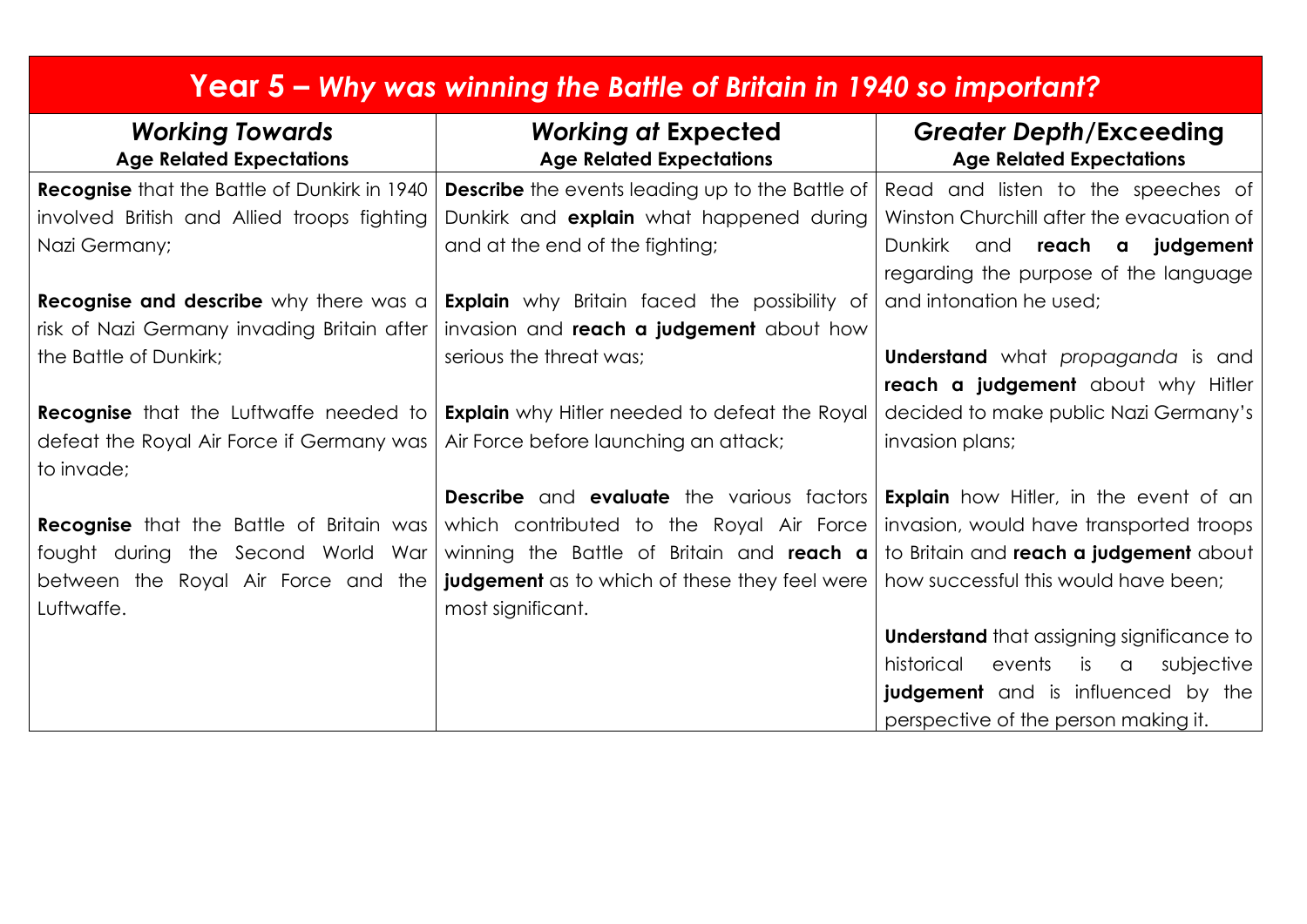| <b>Year 5 - Why is the history of my locality significant?</b> |                                 |                                 |
|----------------------------------------------------------------|---------------------------------|---------------------------------|
| <b>Working Towards</b>                                         | <b>Working at Expected</b>      | <b>Greater Depth/Exceeding</b>  |
| <b>Age Related Expectations</b>                                | <b>Age Related Expectations</b> | <b>Age Related Expectations</b> |
|                                                                |                                 |                                 |

**Mamucium, also known as Mancunium, is a former Roman fort in the Castlefield area of Manchester in North West England**. The castrum, which was founded c. AD 79 within the Roman province of Britannia, was garrisoned by a cohort of Roman Auxiliaries near two major Roman roads running through the area.

Roman fort at Castlefield in the centre of Manchester comes a piece of broken pottery inscribed with a word square, which may be the earliest evidence for Christianity in northern Britain.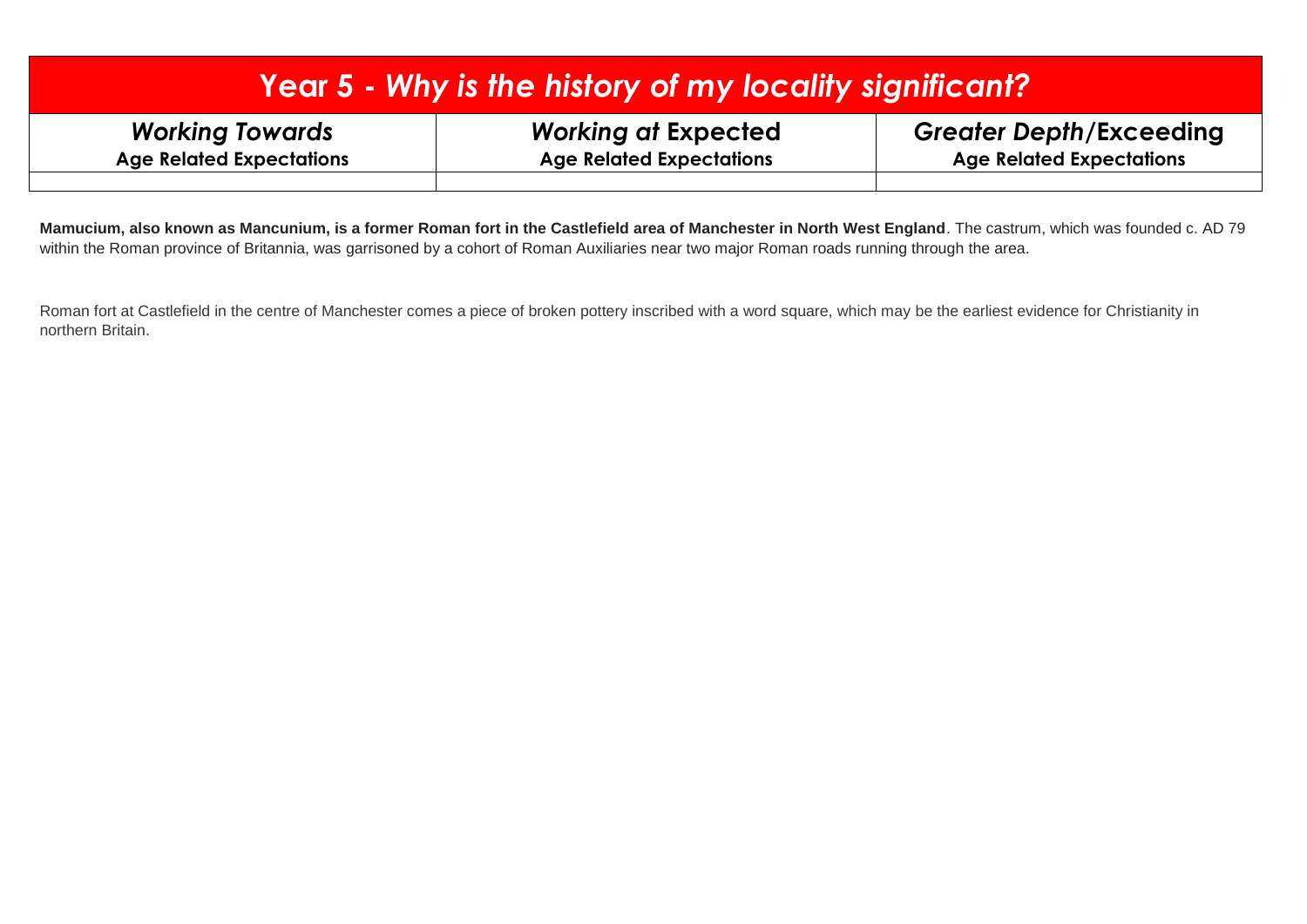| Year 6 – How did a pile of dragon bones help to solve an ancient Chinese mystery?                                                                                                                                                                                                                                  |                                                                                                                                                                                                                                                                                                                                                                                                                                                  |                                                                                                                                                                                                                                                                                                                    |
|--------------------------------------------------------------------------------------------------------------------------------------------------------------------------------------------------------------------------------------------------------------------------------------------------------------------|--------------------------------------------------------------------------------------------------------------------------------------------------------------------------------------------------------------------------------------------------------------------------------------------------------------------------------------------------------------------------------------------------------------------------------------------------|--------------------------------------------------------------------------------------------------------------------------------------------------------------------------------------------------------------------------------------------------------------------------------------------------------------------|
| <b>Working Towards</b><br><b>Age Related Expectations</b>                                                                                                                                                                                                                                                          | <b>Working at Expected</b><br><b>Age Related Expectations</b>                                                                                                                                                                                                                                                                                                                                                                                    | <b>Greater Depth/Exceeding</b><br><b>Age Related Expectations</b>                                                                                                                                                                                                                                                  |
| Identify and describe what Wang Yirong<br>bought from a market in China in 1899;                                                                                                                                                                                                                                   | <b>Explain</b> why these so called 'dragon bones'<br>turned out to be of great historical<br>importance;                                                                                                                                                                                                                                                                                                                                         | <b>Understand</b> what an oracle is and why<br>historians prefer to call what Wang<br>bought 'oracle bones';                                                                                                                                                                                                       |
| Recognise that the Shang Dynasty ruled in<br>parts of modern day China over 3000 years<br>ago;                                                                                                                                                                                                                     | <b>Explain</b> how Shang rulers would have used<br>oracle bones;                                                                                                                                                                                                                                                                                                                                                                                 | <b>Understand</b> what historians mean by the<br>term dynasty;                                                                                                                                                                                                                                                     |
| <b>Recognise</b> that during the Shang Dynasty<br>most people lived very different lives to that<br>of their king;<br><b>Describe</b> some of the qualities a Shang king<br>would have needed to rule successfully;<br><b>Describe</b> some of the features of the tombs<br>in which many Shang kings were buried. | <b>Describe and explain</b> what life was like for<br>people in different sections of Shang society;<br><b>Reach a judgement</b> regarding the most<br>important qualities required by a ruler and<br><b>compare and contrast</b> those shown by King<br>Cheng Tang and King Di Xin;<br><b>Reach a judgement</b> from the evidence of<br>tomb artefacts about the likely identity of the<br>occupant of an important tomb discovered in<br>1976. | <b>Explain</b> why our understanding of the<br>Shang people as a whole is very limited;<br><b>Explain</b> why the Shang Dynasty ended<br>with the death of King Di Xin;<br><b>Understand</b> the risks involved in being a<br>grave robber and explain why, despite<br>these, people were still prepared to do it. |
|                                                                                                                                                                                                                                                                                                                    |                                                                                                                                                                                                                                                                                                                                                                                                                                                  |                                                                                                                                                                                                                                                                                                                    |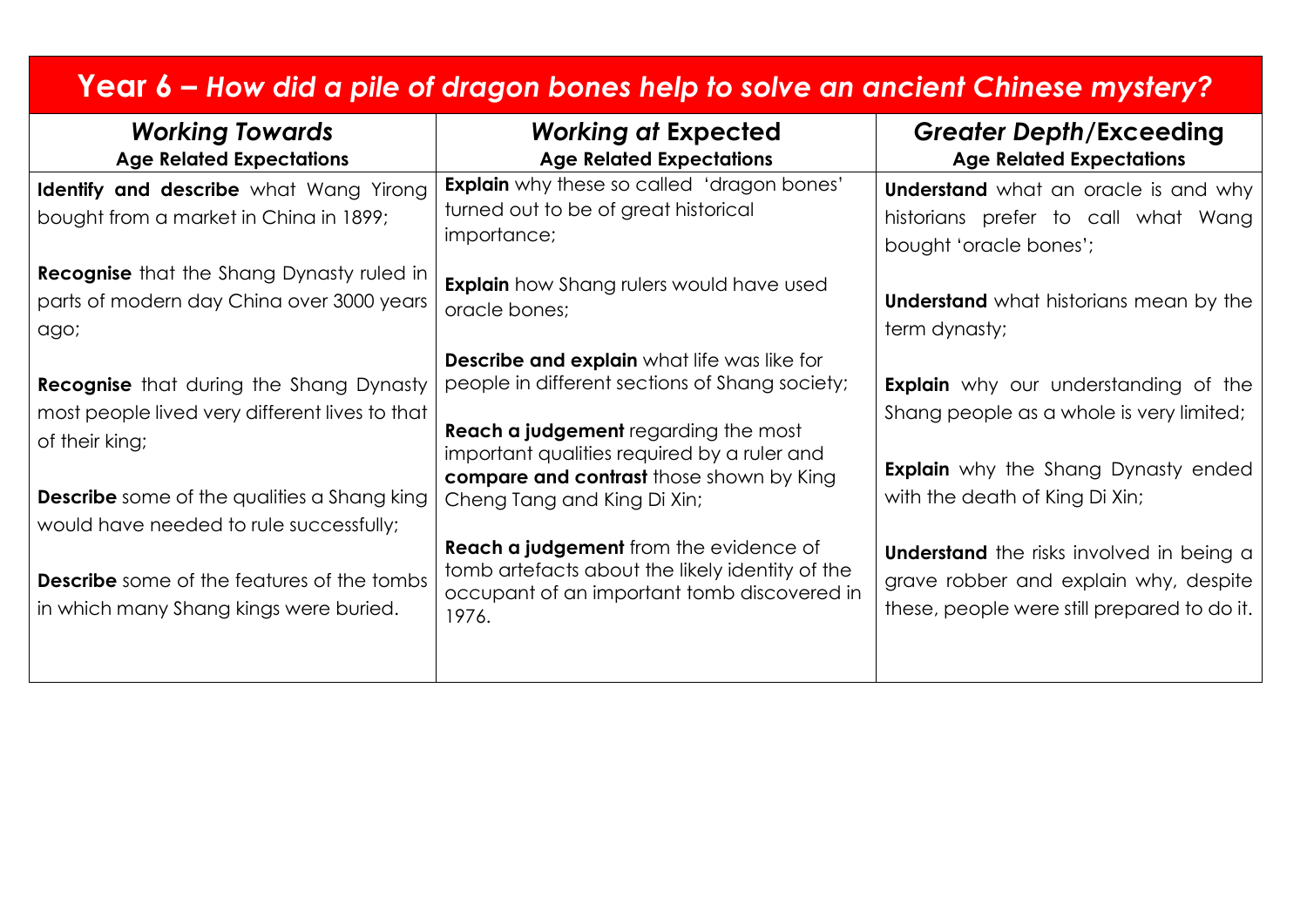| Year 6 – The story of the Trojan Horse: historical fact, legend or classical myth? |                                                               |                                                                   |
|------------------------------------------------------------------------------------|---------------------------------------------------------------|-------------------------------------------------------------------|
| <b>Working Towards</b><br><b>Age Related Expectations</b>                          | <b>Working at Expected</b><br><b>Age Related Expectations</b> | <b>Greater Depth/Exceeding</b><br><b>Age Related Expectations</b> |
| <b>Describe</b> some of the things which Virgil                                    | <b>Explain</b> which event historians believe Virgil was      | <b>Understand</b> why Virgil's account is                         |
| wrote about in a story;                                                            | writing about;                                                | secondary evidence and why therefore                              |
|                                                                                    |                                                               | it may be inaccurate;                                             |
| <b>Recognise</b> that Ancient Greece was a                                         | <b>Locate and describe</b> the main regions and               |                                                                   |
| civilization that existed between 2800 and                                         | cities of Ancient Greece;                                     | <b>Understand</b> what the term civilization                      |
| 2100 years ago;                                                                    |                                                               | means;                                                            |
|                                                                                    | <b>Explain</b> why historians believe that many of the        |                                                                   |
| <b>Describe</b> what a myth is compared with an                                    | stories of Ancient Greece may be fictitious;                  | <b>Understand</b> that Greek mythology is a                       |
| historical fact;                                                                   |                                                               | body of stories concerning the gods,                              |
|                                                                                    | <b>Describe and explain</b> the main events of the            | heroes and rituals of the ancient Greeks;                         |
| <b>Recognise</b> that the Trojan War was fought                                    | story of the siege of Troy;                                   |                                                                   |
| between the armies of the city of Troy and                                         |                                                               | <b>Understand</b> the significance of the role                    |
| those of the cities of Sparta and Mycenae;                                         | <b>Evaluate and critique</b> the different sources of         | played by Queen Helen of Sparta in the                            |
|                                                                                    | evidence which supposedly depict a Trojan                     | story;                                                            |
| <b>Describe</b> some of the evidence that                                          | Horse;                                                        |                                                                   |
| suggests that the Trojan Horse may have                                            |                                                               | <b>Formulate a judgement</b> as to the                            |
| existed;                                                                           | <b>Evaluate and critique</b> alterative evidence as to        | reliability of this evidence;                                     |
|                                                                                    | what the Trojan Horse may have been.                          |                                                                   |
| <b>Recognise</b> that there may<br>be other                                        |                                                               | <b>Reach a conclusion</b> as to what the truth                    |
| explanations for the story of the Trojan                                           |                                                               | behind the story of the Trojan Horse is and                       |
| Horse.                                                                             |                                                               | justify their views.                                              |
|                                                                                    |                                                               |                                                                   |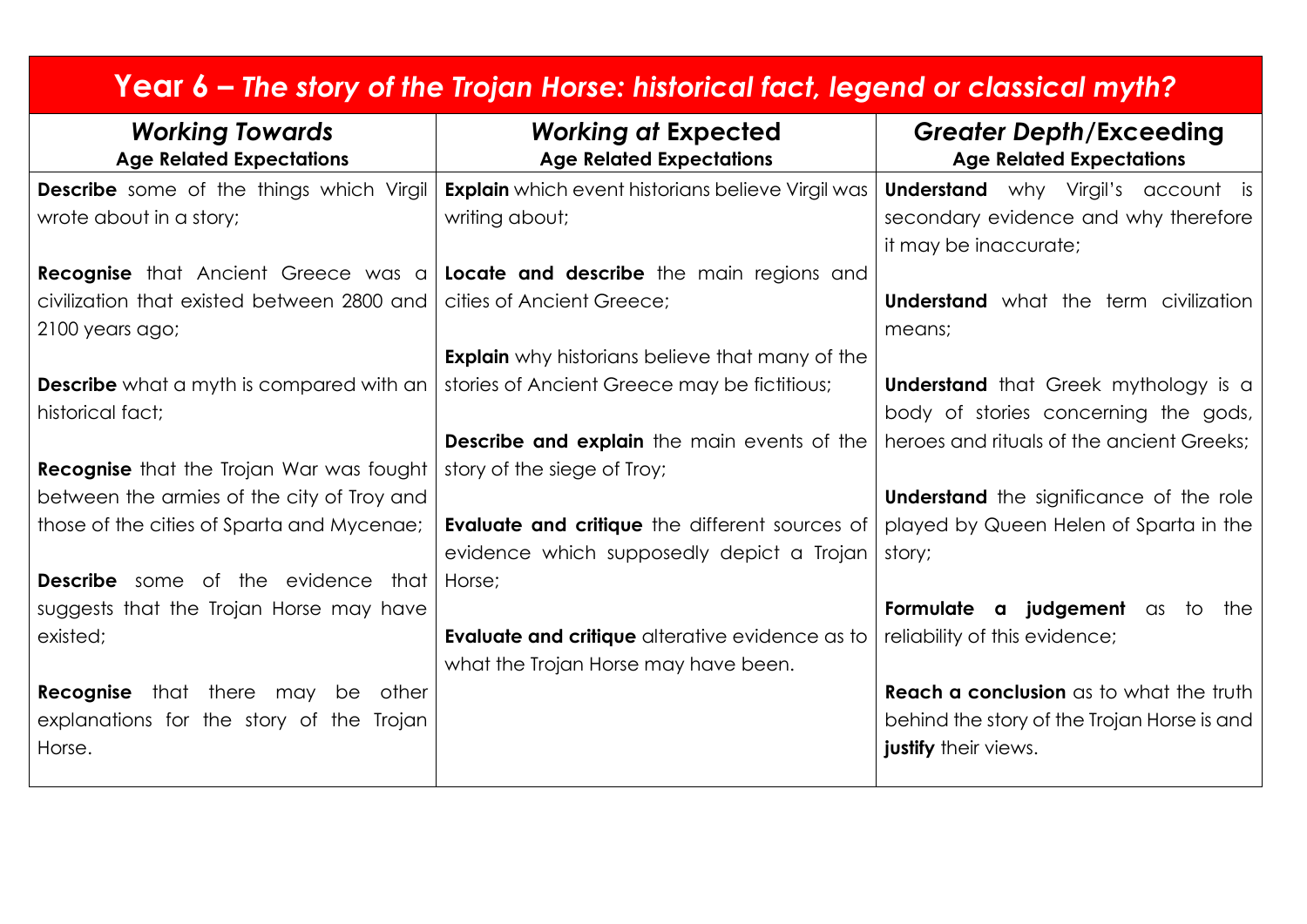| <u>Year 6 – Why did Britain once rule the largest empire the world has ever seen?</u> |                                                                         |                                                                                |
|---------------------------------------------------------------------------------------|-------------------------------------------------------------------------|--------------------------------------------------------------------------------|
| <b>Working Towards</b><br><b>Age Related Expectations</b>                             | <b>Working at Expected</b><br><b>Age Related Expectations</b>           | <b>Greater Depth/Exceeding</b><br><b>Age Related Expectations</b>              |
| Identify and describe the extent of the                                               | Locate the places that were part of the British                         | <b>Reach a judgement</b> regarding<br>the                                      |
| British Empire in 1921;                                                               | Empire and <b>explain</b> what it meant to be a<br>colony;              | benefits and disadvantages of being a<br>colony;                               |
| <b>Identify</b> reasons why Britain established an                                    |                                                                         |                                                                                |
| empire;                                                                               | <b>Describe and explain</b> why Britain wanted an<br>empire;            | <b>Reach a judgement</b> about which reasons<br>they feel were most important; |
| <b>Recognise</b> that today the British Empire has                                    |                                                                         |                                                                                |
| almost disappeared;                                                                   | <b>Describe and explain</b> why the British Empire no<br>longer exists; | <b>Reach a judgement</b> about which reasons<br>they feel were most important; |
| <b>Recognise</b> that in 1982 Britain fought a war                                    |                                                                         |                                                                                |
| with Argentina;                                                                       | Explain and reach a judgement about why                                 | <b>Explain</b> what sovereignty means and why                                  |
|                                                                                       | Britain went to war;                                                    | Britain still has sovereignty over fourteen                                    |
| <b>Identify and locate</b> the countries which                                        |                                                                         | overseas territories;                                                          |
| belong to the Commonwealth.                                                           | <b>Describe</b><br>the<br>explain<br>what<br>and                        |                                                                                |
|                                                                                       | Commonwealth is.                                                        | <b>Reach a judgement</b> about what they feel                                  |
|                                                                                       |                                                                         | advantages are of a country<br>the.<br>belonging to the Commonwealth.          |
|                                                                                       |                                                                         |                                                                                |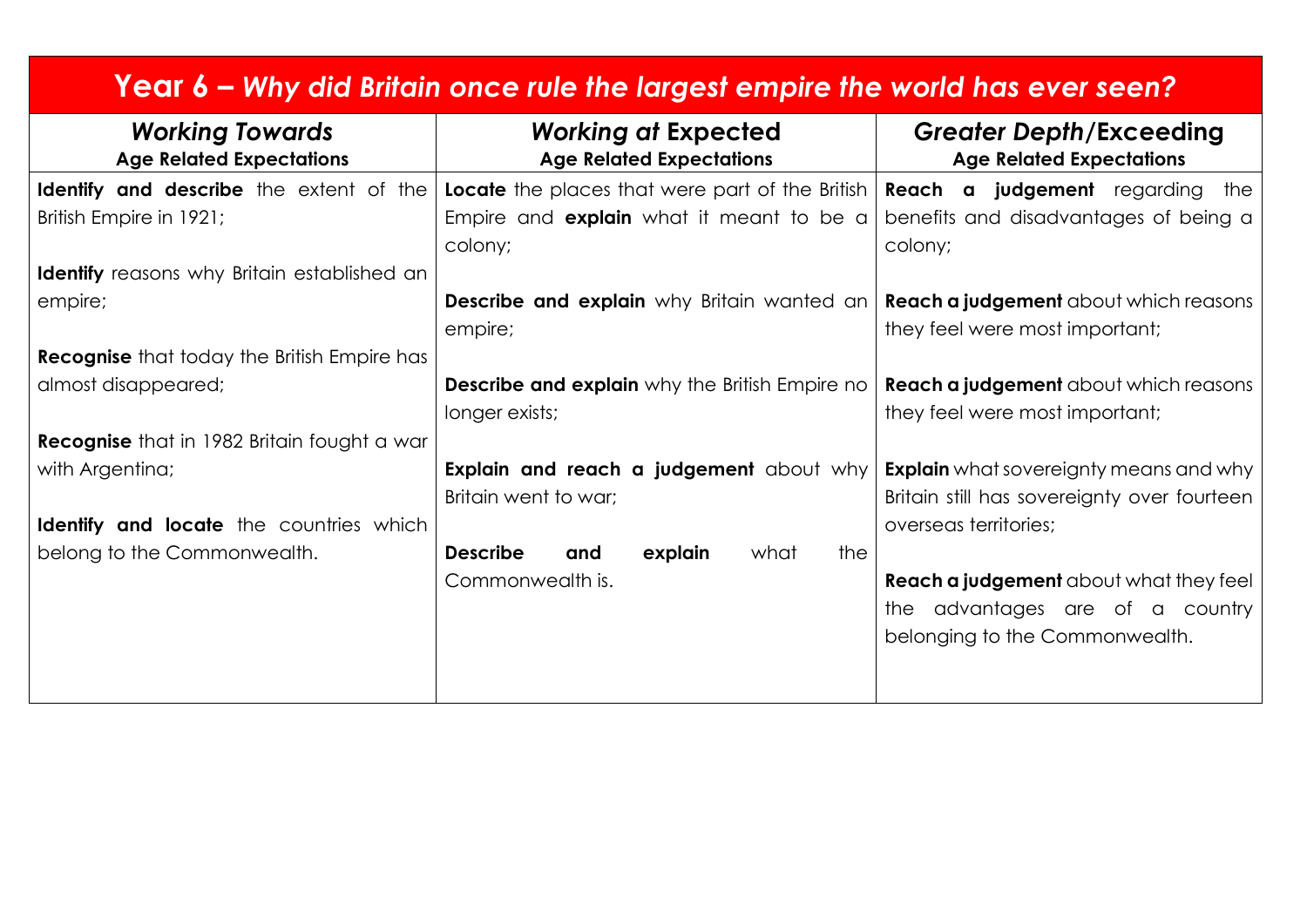## **Characteristics of Mastery & Depth**

| Interdependence | Can apply the skill or knowledge without recall to the teacher.                                                                                                      |
|-----------------|----------------------------------------------------------------------------------------------------------------------------------------------------------------------|
| <b>Fluency</b>  | Can apply the skill and knowledge with a high level of confidence.                                                                                                   |
| Application     | Can apply the skill and knowledge to a range of different contexts, including<br>other areas of the curriculum.                                                      |
| Consistency     | Will be consistent in their use of the skills and understanding                                                                                                      |
| Synthesise      | Can organise ideas, information, or experiences into new, more complex<br>interpretations and relationships and make decisions as to when to use different<br>skills |
| Re-visit        | Can come back to this aspect of learning after a break and still feel confident<br>that they can work on the skill and knowledge without difficulty.                 |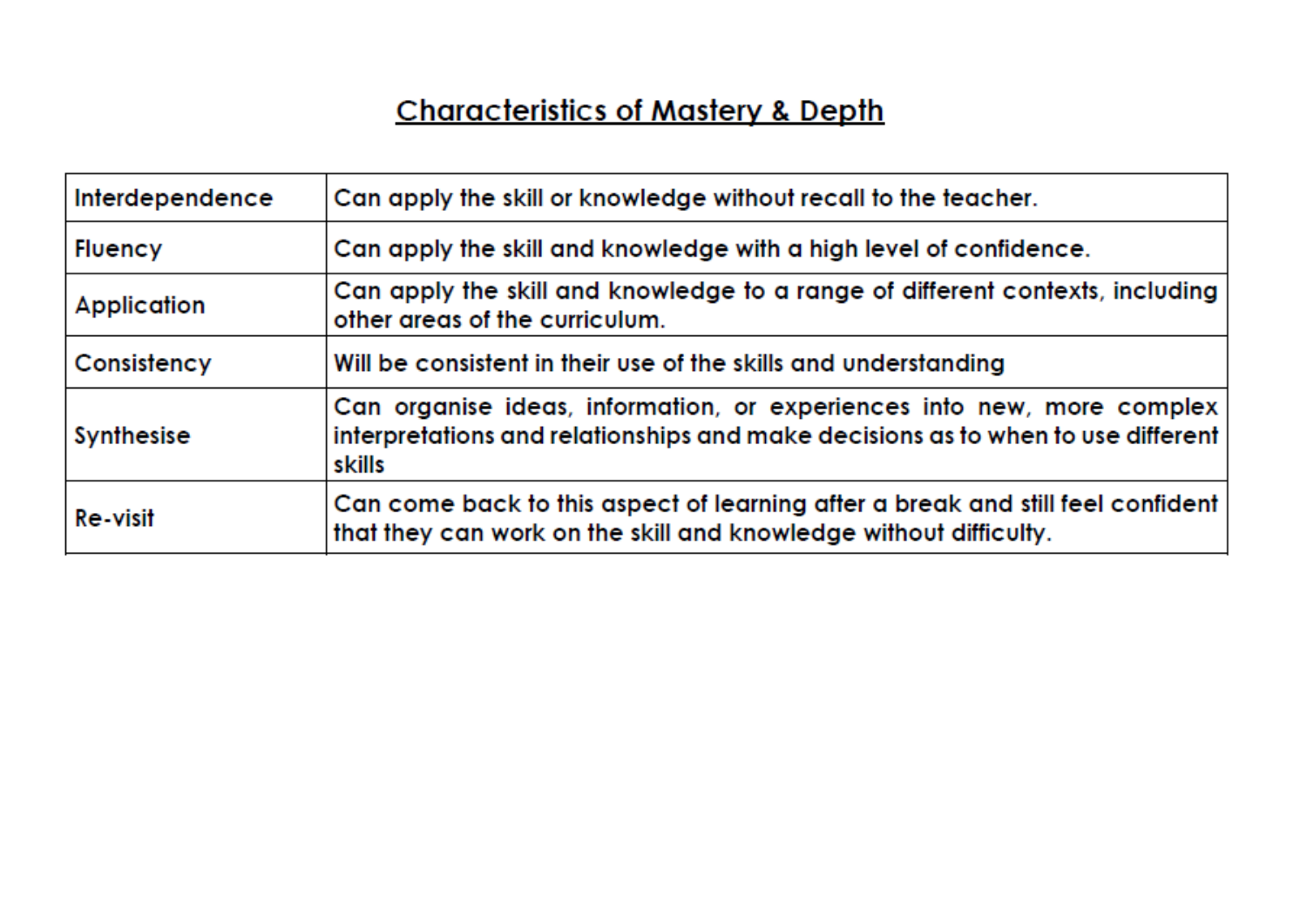| Subject<br>skill | Exemplification                                                                                                                                                    |
|------------------|--------------------------------------------------------------------------------------------------------------------------------------------------------------------|
| Recognise        | Name and point out who or what something is e.g. a tree in the school grounds                                                                                      |
|                  | or a Queen being crowned in a painting.                                                                                                                            |
| <b>Identify</b>  | Distinguish something or someone from others that may be similar e.g. oak trees                                                                                    |
|                  | from other trees in a wood or a castle from the buildings that surround it.                                                                                        |
| <b>Describe</b>  | 'Say what you see'. Give an account in words of something or someone e.g.                                                                                          |
|                  | an erupting volcano or some of the events leading up to the sinking of the                                                                                         |
|                  | Titanic.                                                                                                                                                           |
| Observe          | Identify and distinguish with a degree of analysis some things that may                                                                                            |
|                  | potentially be more noteworthy or important than others e.g. the number and                                                                                        |
|                  | size of Spanish galleons in a painting of the Armada compared with the ships of<br>the English navy, or that some places along a coast are being eroded by the     |
|                  | sea faster than others.                                                                                                                                            |
| <b>Select</b>    | Decide upon and choose that information considered most suitable or relevant                                                                                       |
|                  | to answer a question e.g. from a range of eight possibilities select three factors                                                                                 |
|                  | more likely than the others to have caused the Great Fire of London to spread                                                                                      |
|                  | so quickly or the three most significant factors causing annual flooding in                                                                                        |
|                  | Bangladesh.                                                                                                                                                        |
| Categorise/      | Arrange information into particular groups according to shared qualities or                                                                                        |
| <b>Classify</b>  | characteristics e.g. creating two sets of the potential advantages and                                                                                             |
|                  | disadvantages of building a new international airport in London or sorting                                                                                         |
|                  | photographs depicting the lives of different social classes in Victorian Britain into                                                                              |
|                  | different collections.                                                                                                                                             |
| Sequence         | Place a set of related events or things that follow each other into an order e.g.<br>the events leading up to William the Conqueror invading England or a timeline |
|                  | of devastating bushfires in Australia.                                                                                                                             |
| Compare          | Find similarities and differences e.g. between the geography of the local area                                                                                     |
| and contrast     | of the pupil's school and that of the immediate environment surrounding a                                                                                          |
|                  | similar sized school in Borneo, or the ways of life of people living in the New Stone                                                                              |
|                  | Age compared with how many lived in the Old Stone Age.                                                                                                             |
| Recall           | Remember and recount something learned or experienced e.g. recollect from                                                                                          |
|                  | visits the main reasons why Warwick Castle was built where it is or how a local                                                                                    |
|                  | river changes from its source to mouth.                                                                                                                            |
| Reason/          | Thinking and forming ideas about something without necessarily firm evidence                                                                                       |
| speculate        | yet to back it up – conjecture, supposition, guessing e.g. why Iron Age people                                                                                     |
|                  | in Britain built so many hill forts and compounds or why earthquakes are                                                                                           |
| <b>Summarise</b> | generally more hazardous to people around the world than volcanoes.<br>Outline or sum up briefly the main points about something e.g. how Fair Trade               |
|                  | works or the main factors leading up to all women over the age of 21 years old                                                                                     |
|                  | receiving the vote in 1928.                                                                                                                                        |
|                  |                                                                                                                                                                    |